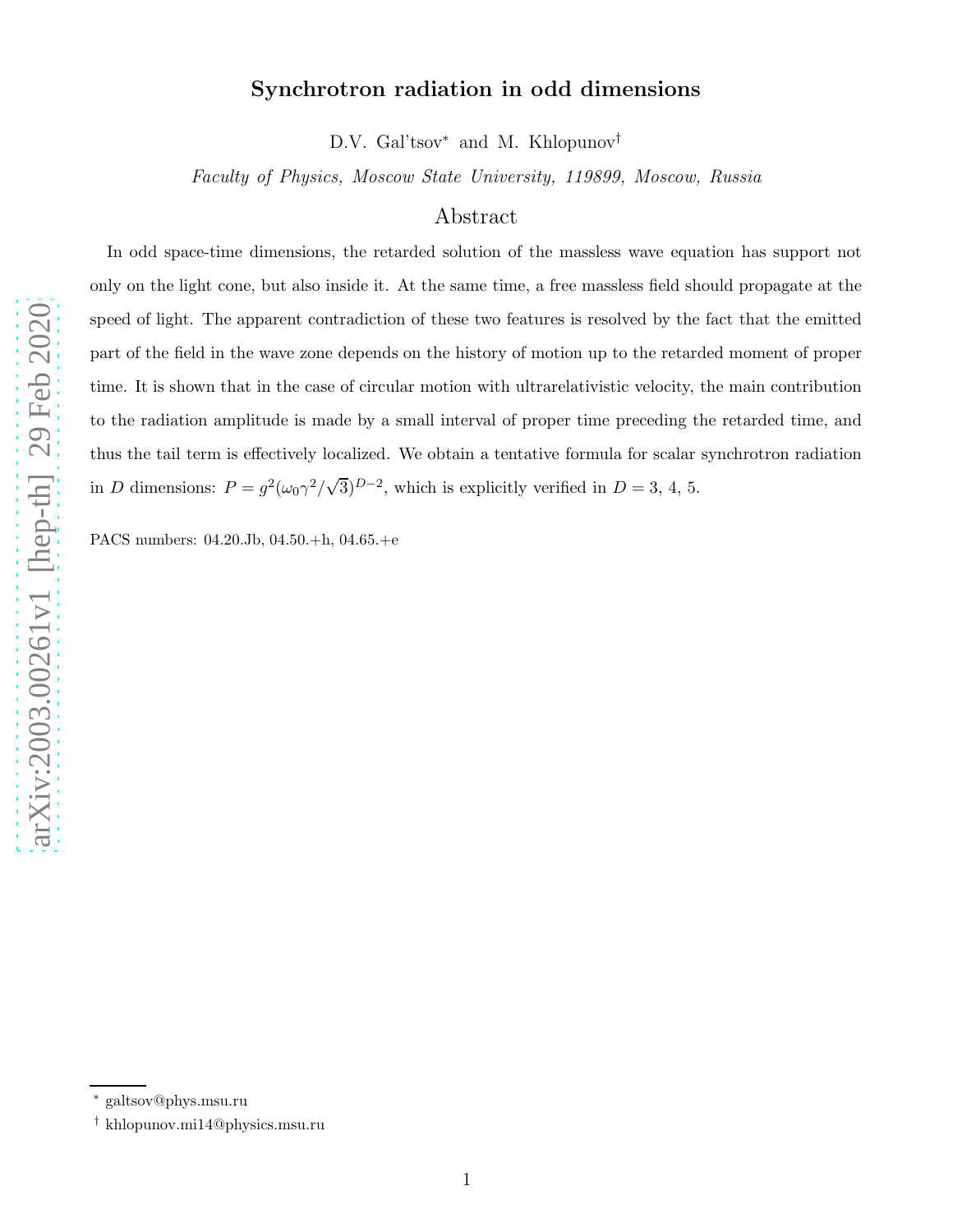### I. INTRODUCTION

Over the past two decades, interest has arisen in the theory of radiation in space-time dimensions other than four. This was due to the emergence of theories with large extra dimensions [1], the development of a holographic approach to the description of quark-gluon plasma [2, 3], the beginning of gravitational-wave astronomy and other reasons. The case of three-dimensional space-time became relevant in connection with the development of field-theoretical models in condensed matter physics, such as quantum Hall effect, high-temperature superconductivity, and graphene. Radiation is the main classical and quantum process of the interaction of charged particles with massless fields, which are basic ingredients of a number of theories. Therefore, it seems to be of primary importance to study the general laws of radiation in spacetimes other than four-dimensional.

More than a hundred years ago, Paul Ehrenfest [4] called the features of radiation in fourdimensional electrodynamics a unique manifestation of the dimensionality of space-time, so different are the physical effects and the theoretical description of radiation in other dimensions. General features of wave propagation in arbitrary dimensions were discussed in the classical collections of mathematical physics, such as Courant and Hilbert [5], lectures of Hadamard [6], the book by Ivanenko and Sokolov [7]. It was found that there is a fundamental difference between even and odd dimensions consisting in the failure of the Huygens principle in the odd case. In an odd-dimensional space-times, the signal from an instantaneous flash of current reaches an observer after an interval of time required for propagation of the signal at the speed of light, but then the tail is observed endlessly. In even-dimensional spaces, this is not so; an instant signal ends instantly at the observation point. The mathematical reason is that the retarded Green's function of the D'Alembert equation in odd dimensions has support localized not only on the light cone, but also inside it.

There is an intriguing possibility of detecting an additional dimension in the five-dimensional theory of Randal-Sundrum and other similar theories by scanning them with light signals [8]. The idea of direct experimental search for extra dimensions was further discussed in anticipation of future development of LISA project [9]. Propagation of gravitational waves in presence of extra dimension and possibility of observational effects was discussed more recently in [10]. Birth of the gravitational wave astronomy gave a new impulse to search for possibility to explore dimensionality of spacetime. According to some of the theories with extra dimensions, gravitational waves simply would leak into them, causing their weakening under propagation in the universe. This effect,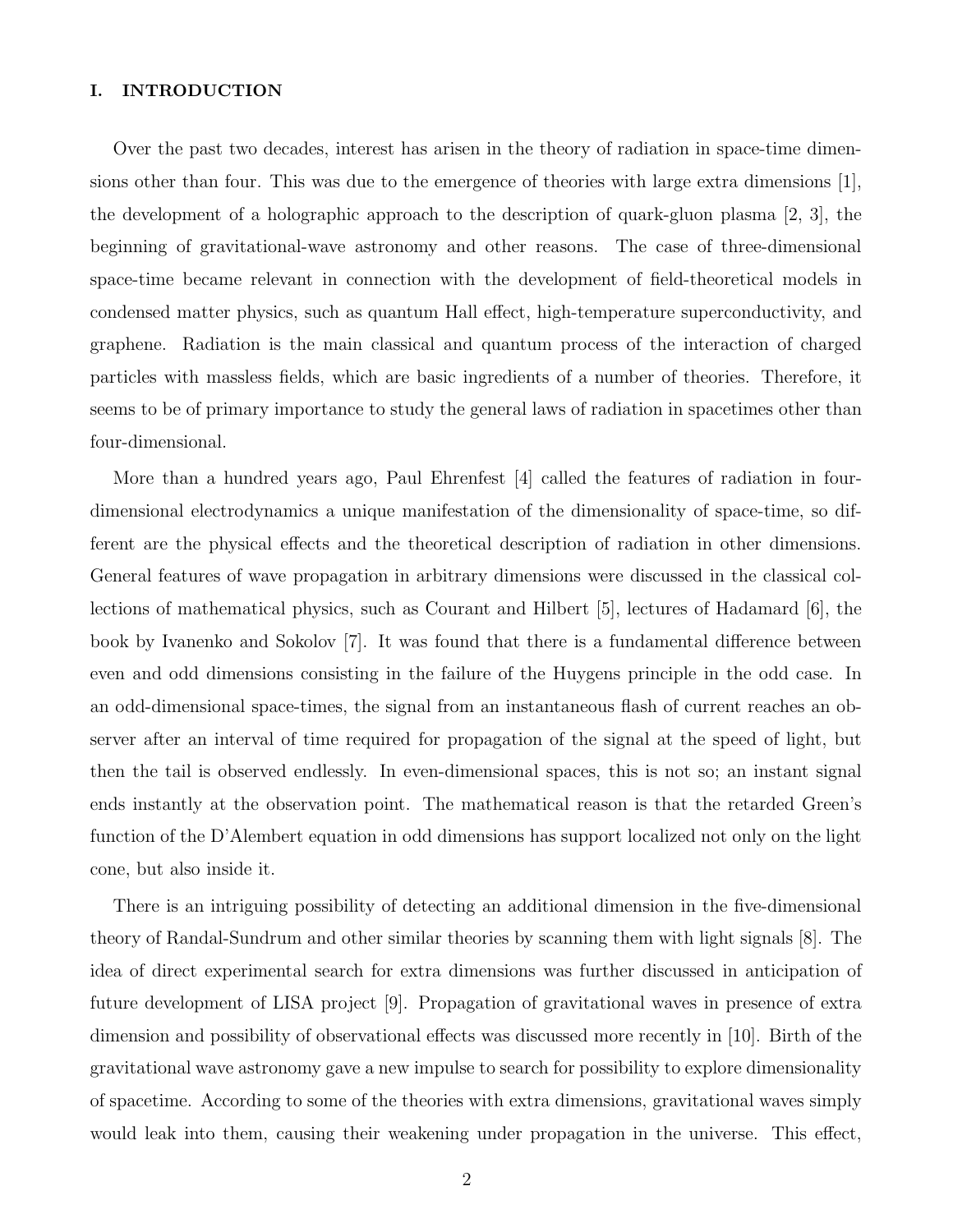however, was not found in the GW170817 neutron stars coalescence event [11]. Meanwhile, further investigations are active, see recent papers and reference therein [12–14]. Relation of the extra dimensions to the black hole shadows is also worth to be mentioned [15].

Motivation for studying radiation in various dimensions comes also from holography, namely, the holographic modeling of quark-gluon plasma [2]. From the gravity side it involves consideration of gravitational radiation in collisions of ultrarelativistic particles or approximating them shock gravitational waves on the background of anti-de Sitter [3]. Radiation in higher-dimensions is relevant to the problem of creation of black holes in particle collisions in theories with extra dimensions [16–18]. Note also an interesting interplay of even and odd-dimensional features encountered in the black hole-brane [19] and the particle-brane [20, 21] systems.

As was said, behavior of massless fields and radiation processes in even and odd dimensions are rather different, being more familiar in the even case. This is why in the most of the existing literature only the even-dimensional radiation problems were considered [17, 22–26] . The case of odd dimensions was discussed mainly in the context of the radiation reaction problem [27–33], see also the reviews [34, 35]. Meanwhile, the radiation reaction in dimensions other than four, creates additional problems. In the paper [32], devoted to radiation reaction in both the even and odd dimensions, it was concluded that the four is the unique dimension where the *renormalizable and* local Lorentz-Dirac-type equation [36] exists, which properly accounts for radiation friction. In higher even dimensions, the renormalization of the particle mass is insufficient; it is necessary to introduce higher derivative counterterms in the Lagrangian to subtract all divergences. Although formally all needed subtractions can be elegantly performed [31, 37] using the axiomatic of distributions [38], new counterterms correspond to a bare rigid particle whose equations of motion contain higher derivatives. Thus, an initial theory without higher derivatives is not classically renormalizable. In the lowest odd-dimensional case  $2 + 1$ , the renormalization of mass is enough, but, due to tail, the resulting equation is non-local (integro-differential). Thus, a fully consistent treatment of radiation reaction is only possible in four dimensions, in agreement with Ehrenfest's reasoning.

Four-dimensional equations with tail terms describing radiation reaction in the curved space theory are quite familiar since DeWitt and Brehme's calculation [39]. Moreover, this became nowadays a fashionable theory due to its importance for gravitational wave astronomy, for a recent review see [40]. The tail terms in the curved spacetime are due to scattering of waves on the spacetime curvature. For this reason they are usually computed using perturbation theory. Contrary to this, tail terms in odd dimensions are analytically known in the closed form and they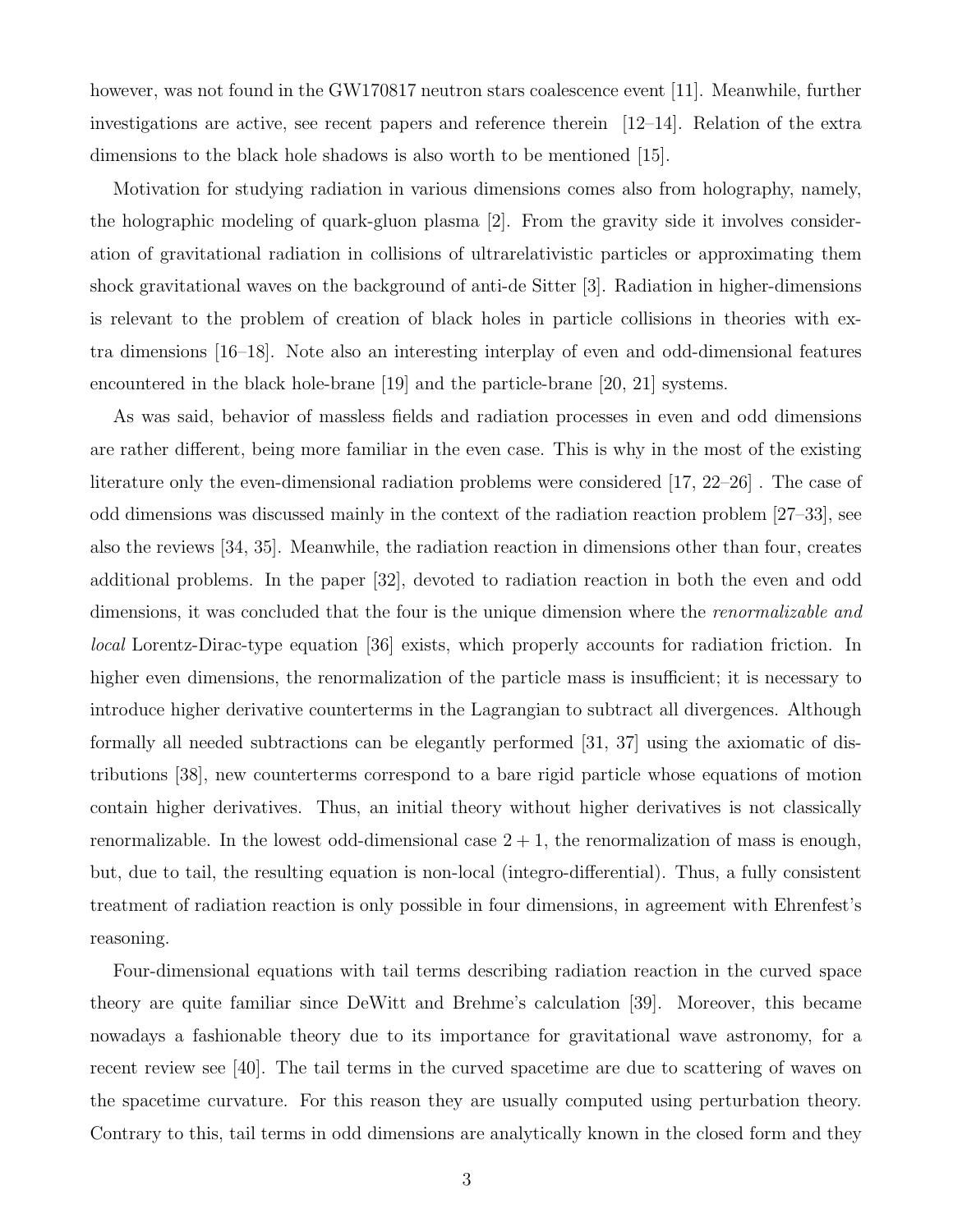can be understood in terms of dimensional reduction/oxidation (see below). Note that in higher even dimensional curved spacetimes additional renormalizations and additional finite geometrical terms occur [41].

As far as the genuine radiation processes are concerned, with exception for the high-energy bremsstrahlung problem insensitive to whether the number of dimensions is even or odd [16, 18], and a brief note [42], where the use of fractional derivatives for odd-dimensional Green's functions was proposed, to our knowledge, this paper is the first one attempting to calculate radiation in odd dimensions using the standard wave zone approach [43] including an explicit calculation of synchrotron radiation in three and five dimensions. We use Rohrlich's approach to radiation [44, 45] and its refinement due to Teitelboim [46] (see also [22, 47, 48]) to prove, that the long-range component of the retarded potentials corresponds to radiation in the same way as it does in four dimensions. This component, however, depends on the history of the particle motion preceding the retarded time, but not at the retarded moment only, as it does in the even-dimensional spacetimes. Our results were doubly checked by calculation of the spectral distributon of radiation, whose evaluation is insensitive to whether the dimension is even or odd. We expect they can be tested also within the quantum approach developed in [49–52].

The paper is organized as follows. In section II we briefly recall Ivanenko and Sokolov's derivation of the recurrent relations between odd-dimensional Green's functions of D'Alembert equation and show that there are no divergences in the scalar field in the limit of static charge. Section III is devoted to the calculation of scalar synchrotron radiation in  $(2+1)$ -dimensional spacetime using the coordinate representation for the retarded Green's function in the wave zone and the Fourier spectral decomposition. In section IV we perform similar calculations in the  $(4 + 1)$ -dimensional spacetime. We find a universal formula for synchrotron radiation verified in  $D = 3, 4, 5$  and tentatively valid in any D. In the last section we briefly formulate our results and discuss relation to other work.

### II. THE SETUP

We write the action of the massive relativistic particle interacting with the massless scalar field in  $D = n + 1$ -dimensional Minkowski spacetime as

$$
S = -\int (m + g\varphi(z)) \sqrt{\eta_{\alpha\beta} \dot{z}^{\alpha} \dot{z}^{\beta}} d\tau + \frac{1}{2\Omega} \int \eta^{\mu\nu} \partial_{\mu}\varphi(x) \partial_{\nu}\varphi(x) d^{n+1}x,
$$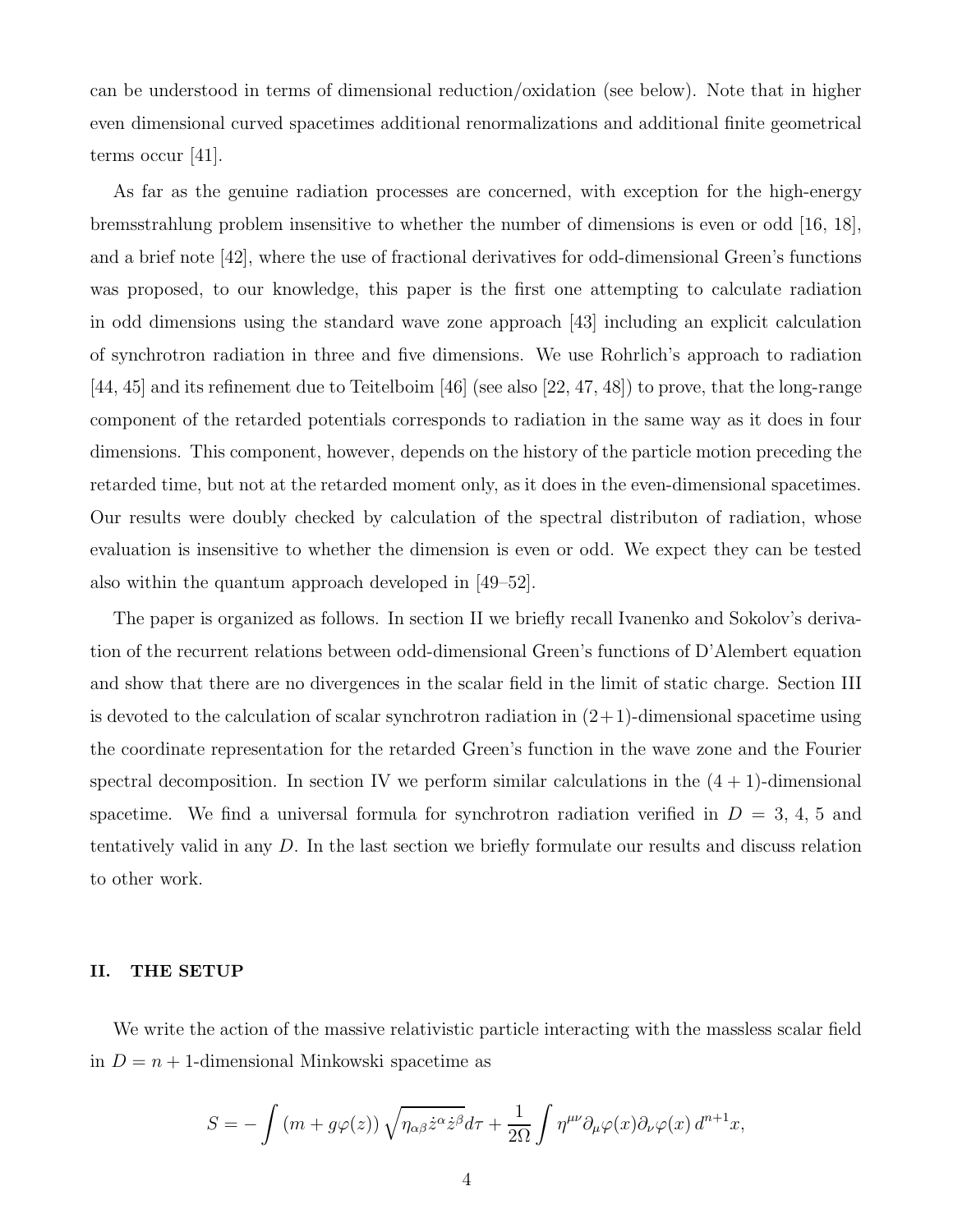where m is the particle's mass, g is the scalar charge,  $z^{\mu}(\tau)$  is the particle's worldline,  $\dot{z}^{\mu}(\tau)$  =  $dz^{\mu}(\tau)/d\tau$ . Here  $\Omega$  is the area of the  $(n-1)$ -dimensional sphere of unit radius:

$$
\Omega = \frac{2\pi^{n/2}}{\Gamma(n/2)}.
$$
\n(II.1)

The Minkowski metric is  $\eta_{\mu\nu} = \text{diag}(1, -1, \dots, -1)$ . Our choice of the scalar coupling constant g differs from a more frequent definition  $f = g/m$  (see, e.g., [53]) in a way to make it non-zero in the massless limit  $m \to 0$ .

This action leads to the following wave equation for the scalar field

$$
\Box \varphi(x) = -\Omega j(x),\tag{II.2}
$$

$$
j(x) = g \int d\tau \left(\dot{z}^{\alpha} \dot{z}_{\alpha}\right)^{1/2} \delta^{n+1}(x - z(\tau)), \tag{II.3}
$$

where  $j(x)$  is the current and  $\square = \partial^{\mu}\partial_{\mu}$  is D'Alembert operator. The canonical energy-momentum tensor of the scalar field is

$$
T_{\mu\nu}(x) = \frac{1}{\Omega} \left( \partial_{\mu}\varphi \partial_{\nu}\varphi - \frac{1}{2}g_{\mu\nu}\partial_{\alpha}\varphi \partial^{\alpha}\varphi \right).
$$
 (II.4)

### A. Green functions in odd dimensions

For reader's conveniencs, we recall here Ivanenko and Sokolov's derivation of the recurrent relation for odd-dimensional Green functions of the scalar D'Alembert equation. We present the retarded solution of the Eq. (II.2) as

$$
\varphi(x) = -\Omega \int d^{n+1}x' G_{ret}^{n+1}(x - x') j(x'), \qquad (II.5)
$$

$$
\Box G_{\text{ret}}^{n+1}(x - x') = \delta^{n+1}(x - x'),\tag{II.6}
$$

where the retarded Green's function of the D'Alembert equation is

$$
G_{\rm ret}^{n+1}(x-x') = -\int \frac{d^{n+1}k}{(2\pi)^{n+1}} \frac{e^{-ik(x-x')}}{k^2 + i\varepsilon k^0},
$$

with  $k^2 = k_\mu k^\mu$  and  $\varepsilon = +0$  defining the correct shift of a pole in the complex plane  $k^0$ . After integration over  $k^0$ , we obtain an integral over the Euclidean *n*-dimensional space:

$$
G_{\rm ret}^{n+1}(x-x') = \int \frac{d^n k}{(2\pi)^n} \frac{\sin \omega T}{\omega} e^{i\mathbf{k} \mathbf{R}},\tag{II.7}
$$

$$
\mathbf{R} = \mathbf{r} - \mathbf{r}'; T = x^0 - x^0; \ \omega = |\mathbf{k}|. \tag{II.8}
$$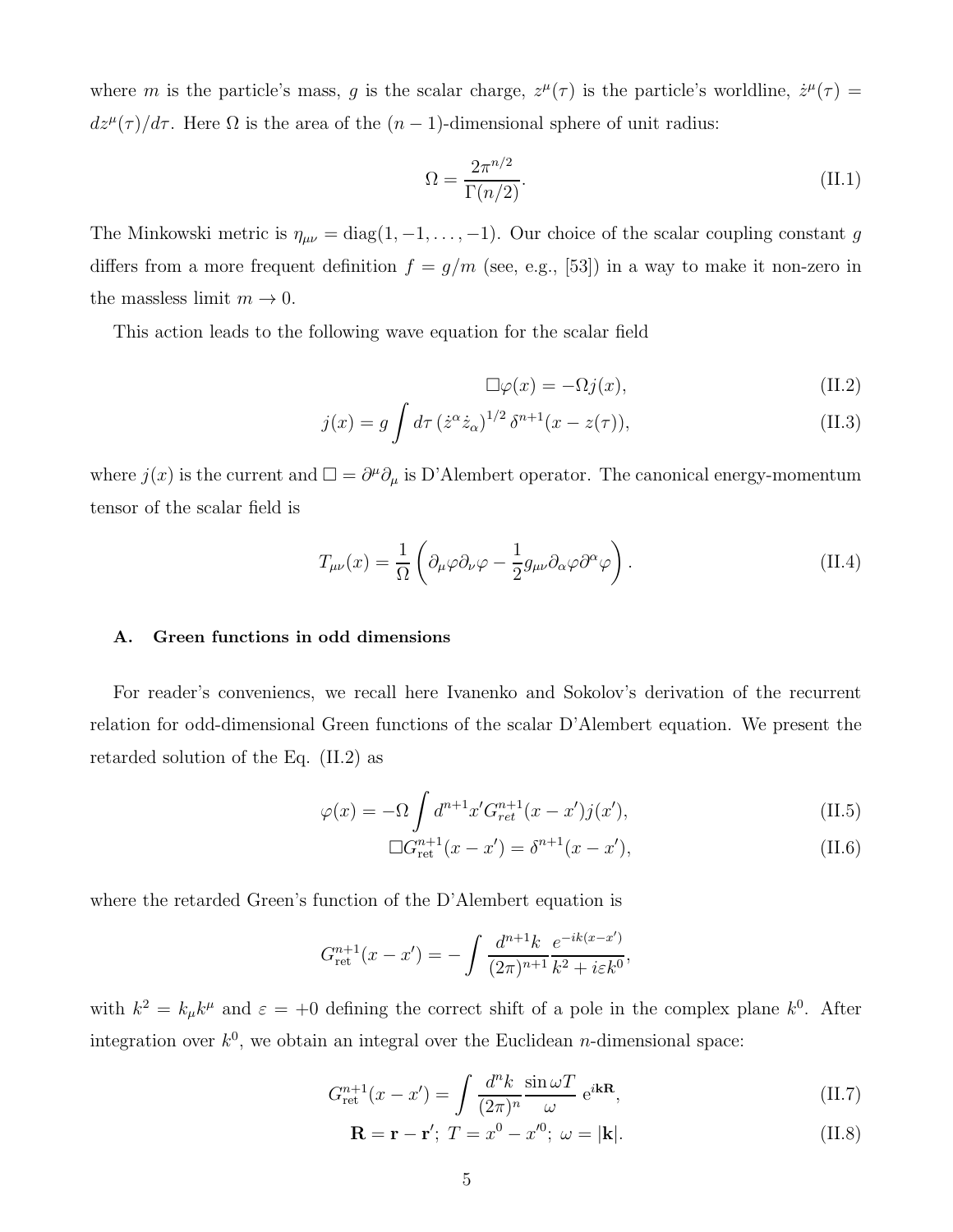One can introduce the hyperspherical coordinates [54] and integrate over the cyclic angles, obtaining

$$
G_{\rm ret}^{n+1}(x-x') = \frac{2\pi^{(n-1)/2}}{\Gamma((n-1)/2)} \int \frac{d\omega d\theta_{n-2}}{(2\pi)^n} \omega^{n-2} \sin(\omega T) \sin^{n-2}(\theta_{n-2}) e^{i\omega R \cos\theta_{n-2}}.
$$

The remaining angular integral can be expressed through the Bessel function of the order  $\nu - 1$ , with  $n = 2\nu$  [55, 56]:

$$
G_{\rm ret}^{2\nu+1}(x-x') = \frac{R}{(2\pi R)^{\nu}} \int\limits_0^\infty d\omega \, \omega^{\nu-1} J_{\nu-1}(\omega R) \sin \omega T.
$$

Using the recurrent relations between the Bessel functions

$$
\left(\frac{d}{xdx}\right)^m \frac{J_n(x)}{x^n} = (-1)^m \frac{J_{n+m}(x)}{x^{n+m}},
$$

we obtain the following generating formula:

$$
G_{\rm ret}^{2\nu+1}(X) = \frac{(-1)^{\nu-1}}{(2\pi)^{\nu-1}} \frac{d^{\nu-1}}{(RdR)^{\nu-1}} G_{\rm ret}^{2+1}(X). \tag{II.9}
$$

For  $\nu = 1$  one has

$$
G_{\rm ret}^{2+1}(x-x') = \frac{1}{2\pi} \int\limits_0^\infty d\omega \, J_0(\omega R) \sin \omega T.
$$

This integral gives the Heaviside function [7, 56], so we obtain:

$$
G_{\rm ret}^{2+1}(X) = \frac{\theta(X^0)}{2\pi} \frac{\theta(X^2)}{\sqrt{X^2}},
$$

where  $X^{\mu} = x^{\mu} - x'^{\mu}$ . This function is localised on and inside the future light-cone  $X^2 = 0$ . Note that the denominator vanishes there, but, as we will see later, this does not imply divergence of the retarded solution.

From the recurrent formula it is clear that in any odd dimensions the retarded Green function has support on and inside the future light cone. Performing differentiation, we obtain the sum of terms each of which has zeroes in the denominator at  $X^2 = 0$ . However the full Green function should not have infinities other than delta-function, so cancellation of divergences between different terms in this sum is expected.

#### B. Cancellation of divergences in the static limit

Let us verify the absence of divergences in the field of a static particle in the case of  $(4 + 1)$ dimensions, which is the most transparent illustration.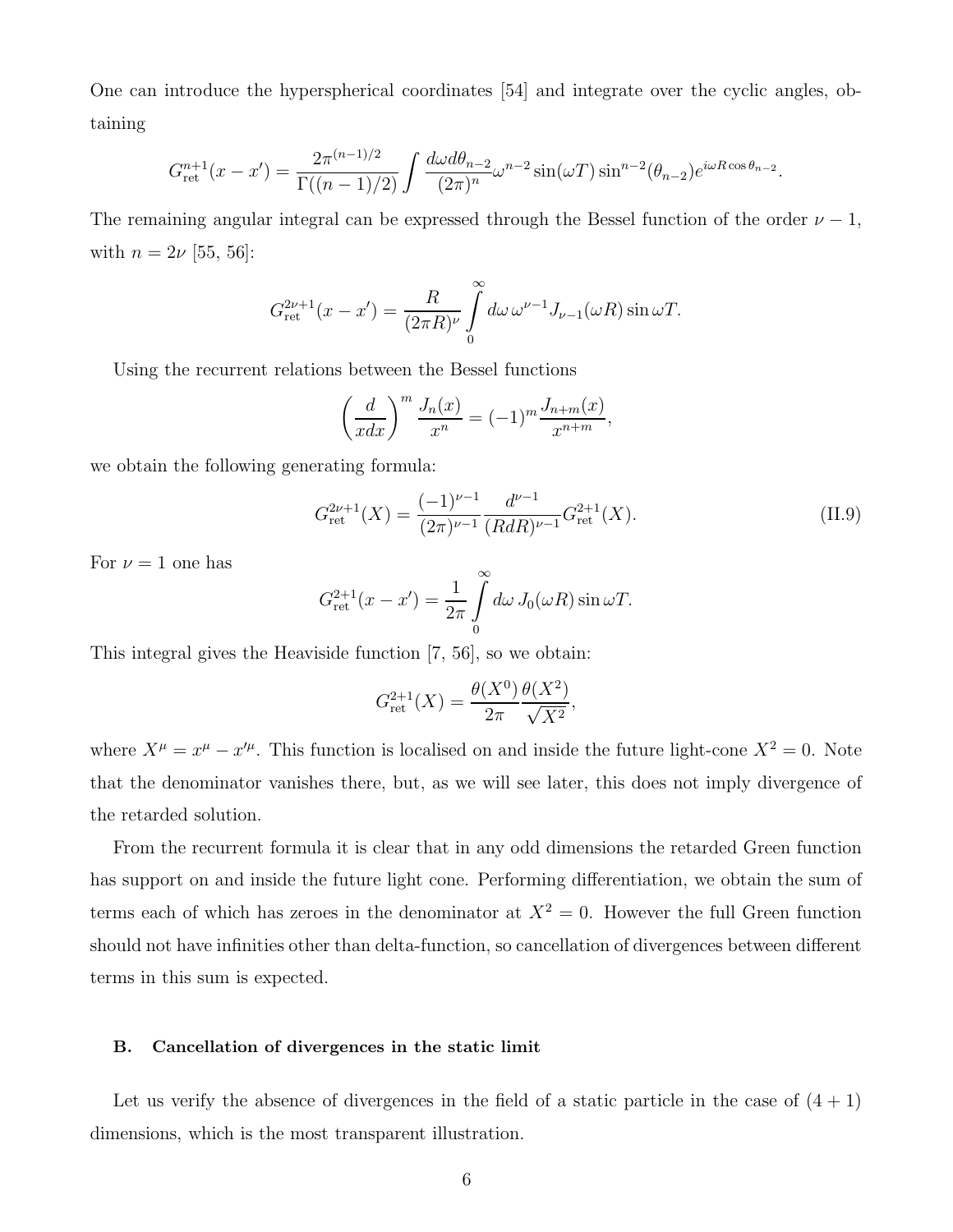From  $(II.9)$  we find the retarded  $(4 + 1)$ -dimensional Green function as a sum of two terms

$$
G_{\rm ret}^{4+1}(X) = \frac{\theta(X^0)}{2\pi^2} \left( \frac{\delta(X^2)}{(X^2)^{1/2}} - \frac{1}{2} \frac{\theta(X^2)}{(X^2)^{3/2}} \right),
$$

each of which has zero in the denominator on the light cone  $X^2 = 0$ . We will use the "finite" lifetime" trick to demonstrate cancellation of divergences between two terms in the static limit. For this, first assume that the source is switched on for a finite interval of the proper time  $\tau \in [a, b]$ , with  $a < 0$  and  $b > 0$ . On this interval one has  $z^{\mu}(\tau) = [\tau, 0, 0, 0, 0]$ , so from the Eqs. (II.3) and (II.5) with account for (II.1) we obtain:

$$
\varphi(x) = \frac{g}{2} \int_{a}^{b} d\tau \left( \frac{\theta(t-\tau-r-\varepsilon)}{[(t-\tau)^{2}-r^{2}]^{3/2}} - \frac{\delta(t-\tau-r-\varepsilon)}{r[(t-\tau)^{2}-r^{2}]^{1/2}} \right),
$$

where we introduced a regularizing parameter  $\varepsilon > 0$ , shifting the singularities from the light-cone. Performing an integration, one finds:

$$
\varphi(t,r) = \frac{g}{2} \begin{cases} 0, & t < a+r, \\ \frac{(t-a)}{r^2[(t-a)^2 - r^2]^{1/2}}, & t \in [a+r, b+r), \\ \frac{(t-b)}{r^2[(t-b)^2 - r^2]^{1/2}} - \frac{(t-a)}{r^2[(t-a)^2 - r^2]^{1/2}}, & t \ge b+r. \end{cases}
$$

Passing to the limit of an eternal particle worldline  $a \to -\infty$ ,  $b \to \infty$ , one gets at any t a finite result

$$
\varphi = -\frac{g}{2r^2}.
$$

Similarly, divergences in the sum representation of higher  $\nu$  odd-dimensional Green functions are expected to mutually cancel and not only in the static case. We will show this explicitly for  $D = 3, 5.$ 

### C. Retarded field in the wave zone

Recall that in four dimensions the retarded electromagnetic field of a point charge consists of two parts: one proportional to  $1/r^2$  and representing the deformed Coulomb field, and another, acceleration dependent, which falls down as  $1/r$ . The second gives a non-zero flux of the field energy-momentum (Pointing vector) through the distant sphere, and thus represents radiation. To argue that this is radiation indeed, Rohrlich [44, 45] and Teitelboim [46] (see also [22, 34, 35, 47]), computed the most long-range part of the on shell energy-momentum tensor, showing that it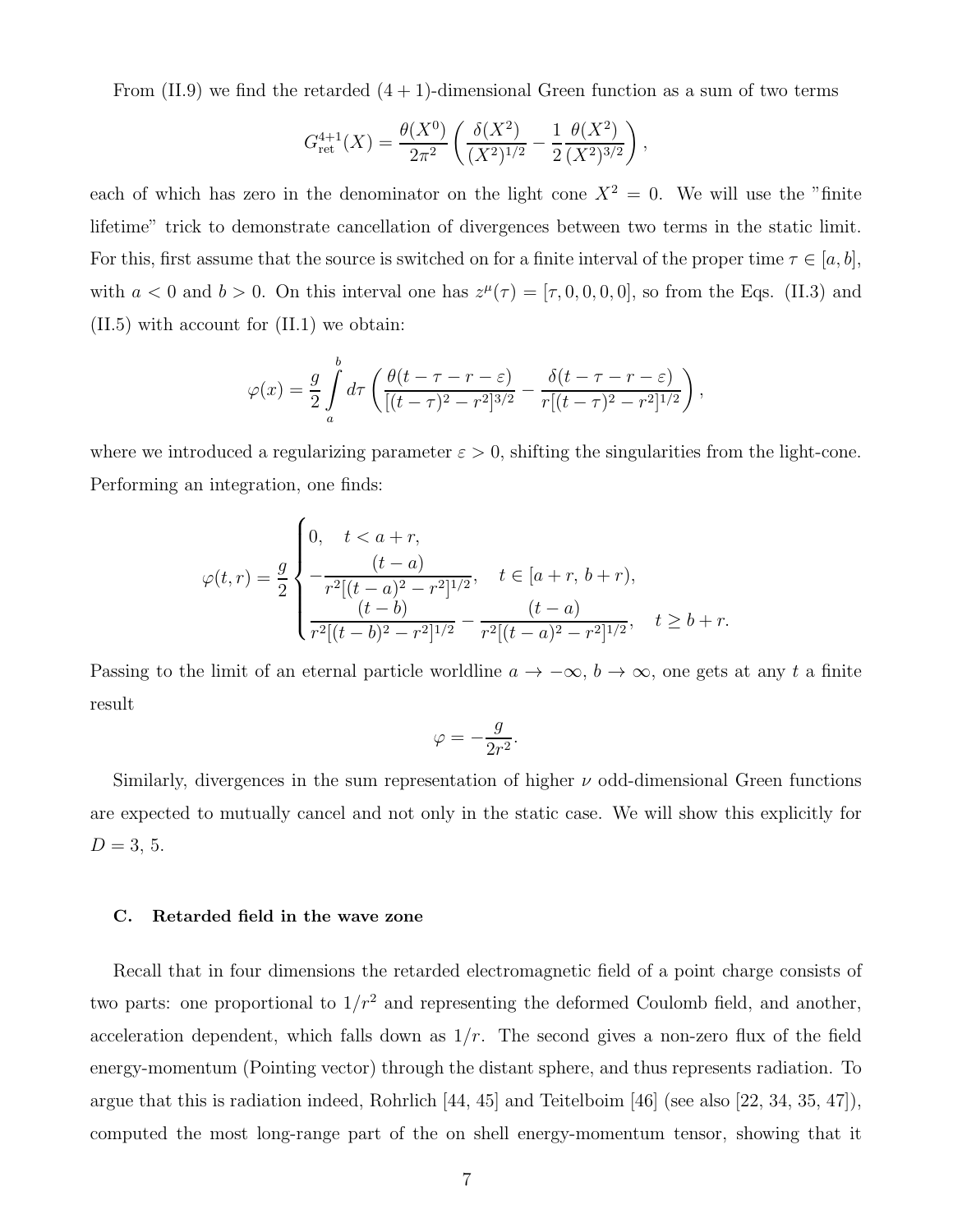exhibits special properties, meaning that the corresponding part of the field energy-momentum propagates at the speed of light. Similar decomposition and reasoning holds for the gradient of the retarded scalar field of the scalar charge. All this remains valid in any spacetime dimensions, with the difference that in D dimensions the area of the far sphere grows with distance as  $r^{D-2}$ , so the relevant asymptotic behavior of the field gradient in the wave zone is  $1/r^{D/2-1}$ . Note that in odd dimenions this power is half-integer.

In the Rohrlich-Teitelboim construction the use of certain covariantly defined quantities seems essential, so we briefly recall their definition. Consider a pointlike scalar charge moving along a worldline  $z^{\mu}(\tau)$  with the D-velocity  $v^{\mu} = dz^{\mu}/d\tau$ , and denote the coordinates of the observation point as  $x^{\mu}$ . Consider the observation point as a top of the light cone in the past, and denote the intersection point of the light cone with the world line of a particle as  $\hat{z}^{\mu} = z^{\mu}(\hat{\tau})$ , where  $\hat{\tau}$  is the moment of proper time corresponding to the emission of a signal propagating to the observation point at the speed of light. The quantity  $\hat{\tau}$  is called the retarded proper time; it is determined by the equation

$$
(x^{\mu} - z^{\mu}(\hat{\tau}))^2 = 0.
$$
 (II.10)

In what follows, all hatted quantities will correspond to the retarded proper time  $\hat{\tau}$ . We then introduce two spacetime vectors: a lightlike vector  $\hat{R}^{\mu} = x^{\mu} - \hat{z}^{\mu}$  directed from  $\hat{z}^{\mu}$  to the observation point, and a spacelike unit vector  $\hat{u}^{\mu}$ , orthogonal to  $\hat{v}^{\mu}$ . The sum of the vectors  $\hat{v}^{\mu}$  and  $\hat{u}^{\mu}$  forms a lightlike vector  $\hat{c}^{\mu} = \hat{v}^{\mu} + \hat{u}^{\mu}$ . These vectors have the following properties:

$$
\hat{v}^2 = -\hat{u}^2 = 1; \quad \hat{c}^2 = 0; \quad \hat{c}\hat{v} = -\hat{c}\hat{u} = 1; \quad \hat{v}\hat{u} = 0,
$$
\n(II.11)

$$
\hat{R}^{\mu} = \hat{\rho}\hat{c}^{\mu}; \quad \hat{\rho} = \hat{v}\hat{R}; \quad \hat{R}^{2} = 0.
$$
\n(II.12)

It is worth noting that  $\hat{\rho}$ , being the scalar product of two spacetime vectors, is a Lorentz-invariant distance, equal to the distance in the Lorentz frame comoving with the charge at the retarded moment  $\hat{\tau}$ . Note also that for a point charge, moving along the world-line  $z^{\mu}(\tau)$  for an infinite proper time  $-\infty < \tau < \infty$ , certain care is needed to correctly define the asymptotic conditions for acceleration, for details see [46]. Here we will not discuss this subtlety, considering the simple case of periodic motion along a circle. Far from the circle,  $\hat{\rho} \sim r$ , so the Lorentz-invariant definition of the distance is equivalent to the naive definition. But in order to obtain Lorentz covariant expansions of tensors, one has to use  $1/\hat{\rho}$  as an expansion parameter in even dimensions and  $1/\hat{\rho}^{1/2}$  in odd.

Now we come back to an asymptotic structure of the on-shell energy-momentum tensor computed with the retarded solutions of the wave equation. Recall that in four-dimensional electrody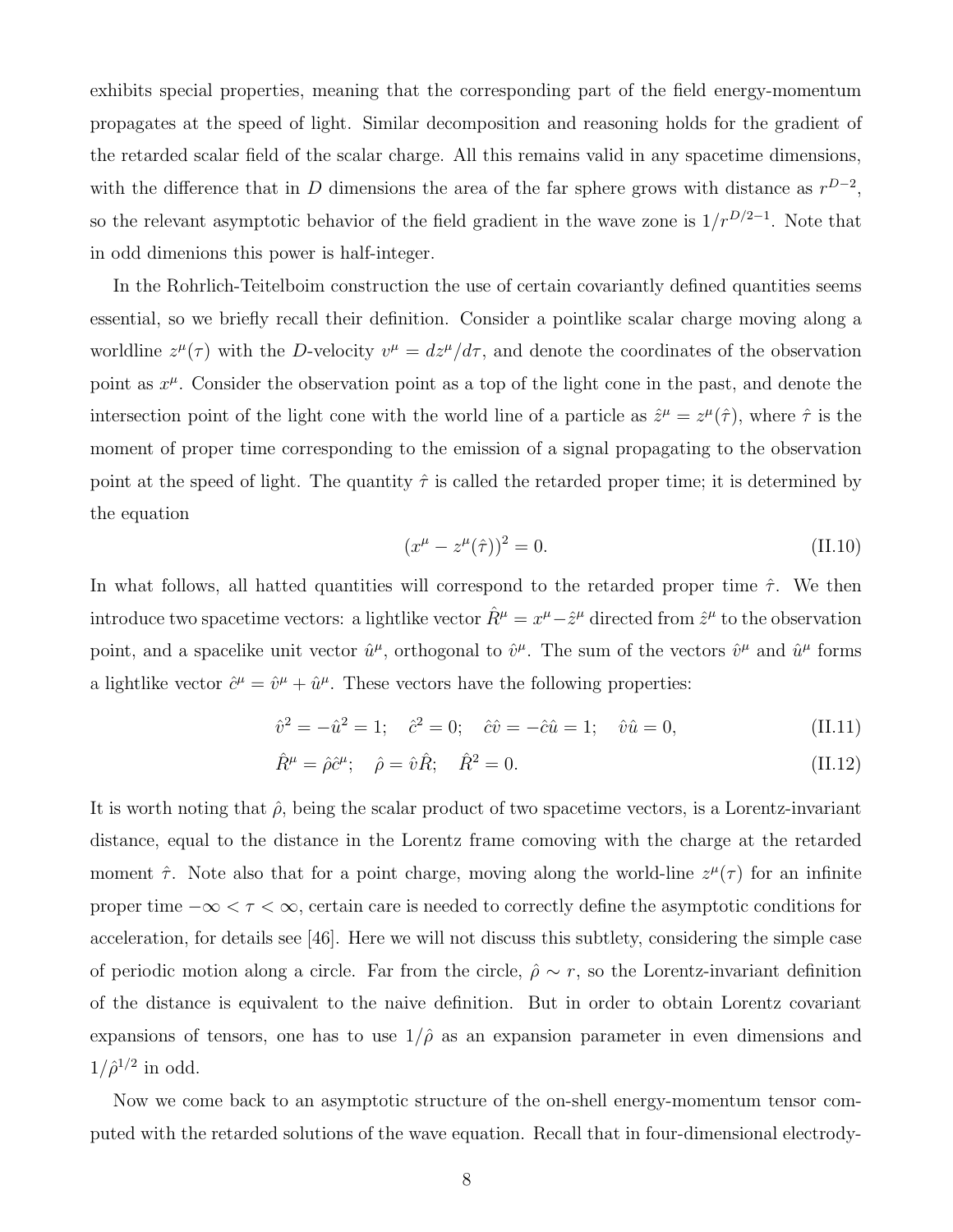namics Teitelboim [46] demonstrated that the following decomposition holds (here we use slightly different notation):

$$
T^{\mu\nu} = T^{\mu\nu}_{\text{Coul}} + T^{\mu\nu}_{\text{mix}} + T^{\mu\nu}_{\text{rad}},
$$

where the Coulomb part falls down at spatial infinity as  $\hat{\rho}^{-4}$ , the mixed part – as  $\hat{\rho}^{-3}$ , and the last part as  $\hat{\rho}^{-2}$ . Teitelboim found that in four dimensions the most long-range term of the on-shell energy-momentum tensor has the following properties:

- It is separately conserved  $\partial_{\nu} T^{\mu\nu}_{\text{rad}} = 0$ .
- It is proportional to the direct product of two null vectors  $c^{\mu}c^{\nu}$ , and therefore  $c_{\mu}T^{\mu\nu}_{\text{rad}}=0$ .
- It falls down as  $1/\hat{\rho}^2$  and gives positive definite flux through the distant sphere.

It is clear that this tensor corresponds to propagation of the field energy-momentum with the speed of light. Thus, the radiation power can be computed as the flux of the energy, associated with  $T^{\mu\nu}_{\text{rad}}$ . Similar structure holds in the scalar theory.

Now we pass to our theory of the scalar radiation in  $D$  dimensions. We substitute the retarded solution of the wave equation into the bilinear functional (II.4) and expand this quantity in inverse powers of  $\hat{\rho}$ . The result is as follows. The most short-range term decays as  $\hat{\rho}^{4-2D}$  in all dimensions, the mixed part is absent for  $D = 3$  and consists of more than one term for  $D > 4$ , varying from  $\hat{\rho}^{5-2D}$  to  $\hat{\rho}^{1-D}$ , the most long-range part decays as  $\hat{\rho}^{2-D}$ , as expected for radiation. All the listed properties of the last term  $T^{\mu\nu}_{rad}$  of this expansion hold in any D.

This remains true both in even and odd dimensions. An essential difference, however, is that the radiated field in the even-dimensional case depends on the particle kinematic quantities (velocity, acceleration and possibly higher derivatives of the velocity) at the retarded moment of the proper time  $\hat{\tau}$  only, while in the odd case it depends on the entire history of motion before and at this moment. Nevertheless, due to the above properties, the energy-momentum associated with the long range component of the energy-momentum tensor will propagate at the speed of light.

It is worth noting once again that the retarded field, in accordance with the explicit form of the Green functions (II.9), will have at large  $\hat{\rho}$  an expansion in terms of the half-integer powers  $1/\hat{\rho}^{1/2}$  in odd dimensions.

The flux of the radiated energy-momentum passing per unit time through the  $(2\nu - 1)$ dimensional sphere of radius  $r$  will be given by the integral

$$
W_{2\nu+1}^{\mu} = \int T_{\text{rad}}^{\mu i} n^i r^{2\nu-1} d\Omega_{2\nu-1}, \quad i = \overline{1, 2\nu}, \tag{II.13}
$$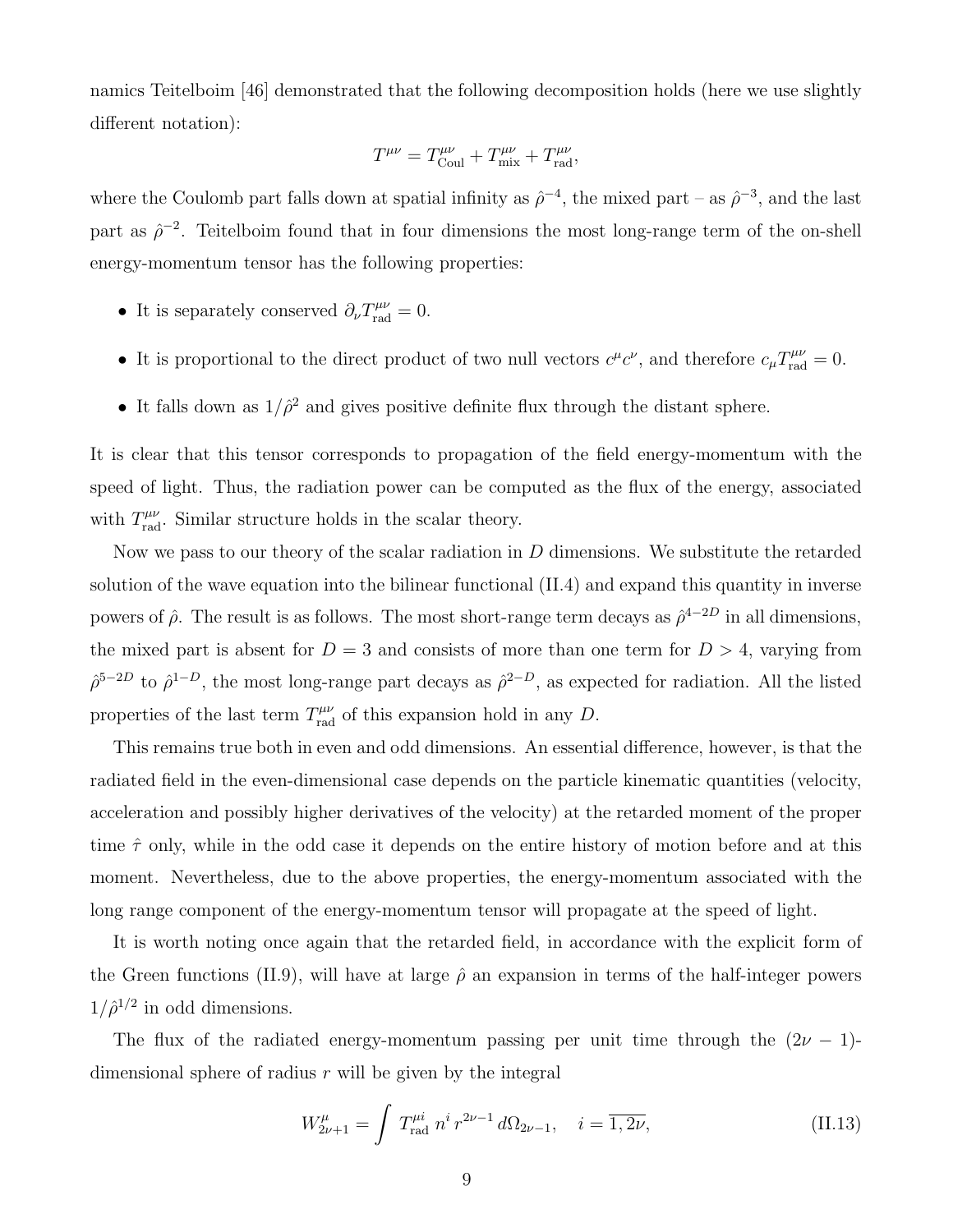where  $d\Omega_{2\nu-1}$  is an angular element, and **n** is a unit spacelike vector in the direction of observation.

Using this approach, we calculate scalar synchrotron radiation from a circularly moving particle  $\ln 2+1$  and  $4+1$  dimensions. To verify the correctness of this calculation, we also compute the total radiation power using Fourier spectral decomposition, bearing in mind that this second method of does not depend on whether the dimension of spacetime is even or odd.

#### D. Spectral decomposition

Spectral representation can be introduced in a universal way in any dimensions, both even and odd. In terms of the Fourier transforms defined as

$$
\varphi(x) = \int \frac{d^{n+1}k}{(2\pi)^{n+1}} e^{-ikx} \tilde{\varphi}(k),\tag{II.14}
$$

$$
j(x) = \int \frac{d^{n+1}k}{(2\pi)^{n+1}} e^{-ikx} \tilde{j}(k), \qquad (II.15)
$$

where  $kx = k_{\mu}x^{\mu}$  with the  $n+1$ -dimensional wave-vector  $k^{\mu}$ , the retarded/advanced solutions of the D'Alembert equation read

$$
\tilde{\varphi}_{\pm}(k) = \frac{\Omega \tilde{j}(k)}{k^2 \pm i \varepsilon k^0} = \Omega \tilde{j}(k) \left[ \frac{\mathcal{P}}{k^2} \mp i \pi \operatorname{sgn}(k^0) \delta(k^2) \right].
$$

The total loss of the energy-momentum due to radiation can be presented as the work done by the current in the field presented by the half-difference of the retarded and advanced solutions of the wave equation [36]:

$$
P_{\mu} = \frac{i}{2} \int \frac{d^{n+1}k}{(2\pi)^{n+1}} \left[ \tilde{\varphi}_+(k) - \tilde{\varphi}_-(k) \right] \tilde{j}(-k) k_{\mu} = \frac{\Omega}{(2\pi)^n} \int d^{n+1}k \, k_{\mu} |\tilde{j}(k)|^2 \theta(k^0) \delta(k^2). \tag{II.16}
$$

Inserting the Fourier transform of the scalar current into the Eq. (II.16) and passing to integration over  $t = \tau \gamma$  instead of  $\tau$  we find the following representation for the spectral-angular distribution of the total energy radiated:

$$
\frac{dP_0}{d\omega d\Omega} = \frac{\Omega \omega^{n-1} g^2}{2(2\pi)^n \gamma^2} \left| \int_{-\infty}^{+\infty} dt e^{i(\omega t - \mathbf{k} \mathbf{z}(t))} \right|^2,
$$
\n(II.17)

where  $\omega = |\mathbf{k}|$ . This generalizes the well-known  $D = 4$  formula [57] to arbitrary dimensions.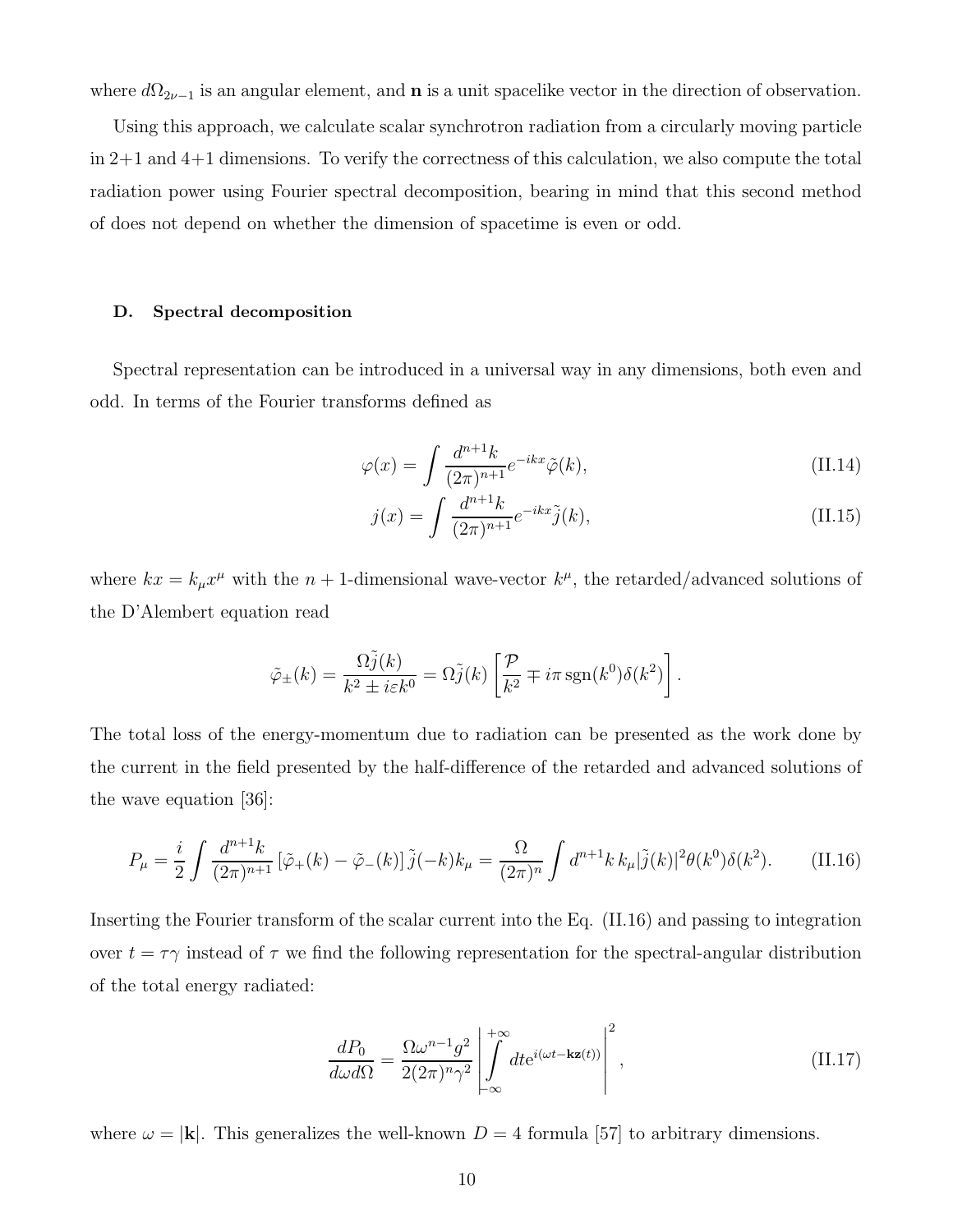#### III.  $(2+1)$  THEORY

#### A. Coordinate representation

The retarded solution of the Eq. (II.2) is given by (II.5):

$$
\varphi^{\text{ret}}(x) = -2\pi \int G_{\text{ret}}^{2+1}(X) j(x') d^{2+1} x', \tag{III.1}
$$

$$
G_{\rm ret}^{2+1}(X) = \frac{\theta(X^0)}{2\pi} \frac{\theta(X^2)}{\sqrt{X^2}},
$$
\n(III.2)

with the current  $(II.3)$ . Therefore we obtain:

$$
\varphi^{\text{ret}}(x) = -g \int d\tau \frac{\theta(X^0(z))\theta(X^2(z))}{\sqrt{X^2(z)}},
$$

where the vector  $X^{\mu}(z) = x^{\mu} - z^{\mu}(\tau)$  joins the observation point and an *instantaneous* position of a particle. In fact, we need the gradient of the retarded field with respect to the observation point:

$$
\varphi_{\mu}^{\text{ret}} \equiv \frac{\partial \varphi^{\text{ret}}}{\partial x^{\mu}} = 2g \int d\tau \; \theta(X^{0}(z)) \left( \frac{1}{2} \frac{\theta(X^{2}(z))}{(X^{2}(z))^{3/2}} - \frac{\delta(X^{2}(z))}{(X^{2}(z))^{1/2}} \right) X_{\mu}(z).
$$

To see the asymptotic behavior of this quantity at large distances  $r \gg R_0$ , it is convenient to present  $X^{\mu}$  as

$$
X^{\mu} = x^{\mu} - z^{\mu}(\tau) = w^{\mu} + \hat{\rho} \hat{c}^{\mu}, \quad w^{\mu} = z^{\mu}(\hat{\tau}) - z^{\mu}(\tau),
$$

and then expand all quantities in terms of the small ratio  $w^{\mu}/\hat{\rho}$ . In the leading approximation,  $X^2 \sim 2w_\mu \hat{c}^\mu = 2(w\hat{c})$ . Using also the relation

$$
\theta(X^0)\delta(X^2) = \frac{\delta(\tau - \hat{\tau})}{2\hat{\rho}},\tag{III.3}
$$

we arrive at the following expression for the leading term  $\varphi_\mu^{\rm rad}$  of the asymptotic expansion of  $\varphi_\mu^{\rm ret}$ in  $(1/\hat{\rho})^{1/2}$ :

$$
\varphi_{\mu}^{\text{rad}} = \frac{g \hat{c}_{\mu}}{2^{1/2} \hat{\rho}^{1/2}} \int_{-\infty}^{\hat{\tau}} d\tau \left( \frac{1}{2(w\hat{c})^{3/2}} - \frac{\delta(\tau - \hat{\tau})}{(w\hat{c})^{1/2}} \right). \tag{III.4}
$$

One can see that it is given by an integral over all the past worldline prior to the retarded time  $\tau \leq \hat{\tau}$ . This is what happens in all odd dimensions: the radiation field in the wave zone is collected from the entire history of motion preceeding  $\hat{\tau}$ . This is similar to the tail in the radiation amplitude in four-dimensional curved spacetime [39], where it is due to scattering of radiation on the spacetime curvature. But, in the odd-dimensional flat spacetime, the origin of tail is different. As was explained in [32], one can think of the D-theory as dimensionally reduced  $D+1$ -theory of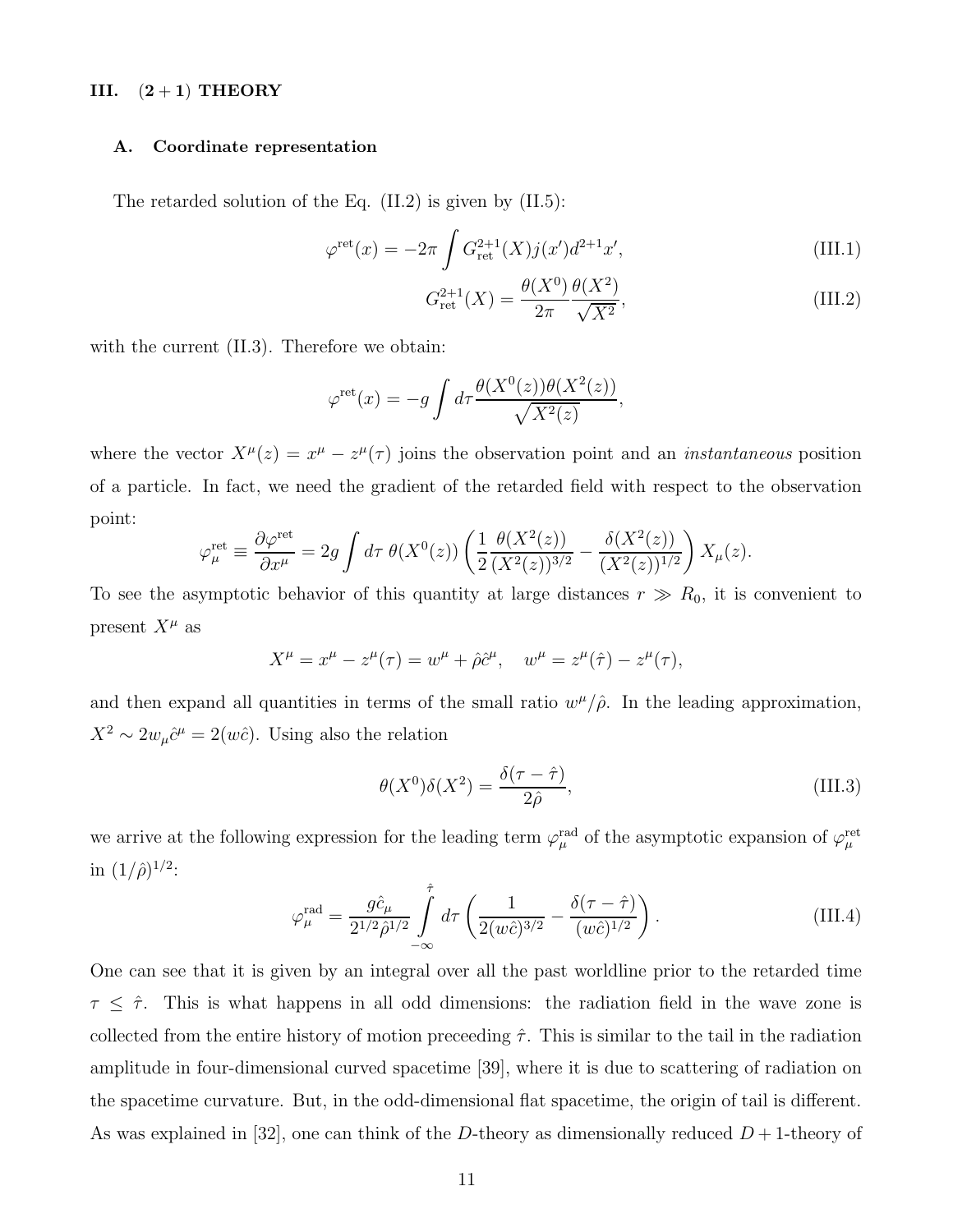paralles wires, whose projections are seen as point particles in D. Then, the radiation signal at infinity of the D-world will be collected from all pieces of wires of the  $D + 1$ -world, in which the propagation occurs at the speed of light, but the spatial distance from the given segment of the wire to an observation point is greater (or equal at the limiting point) than its projection onto D-world. Integration over the wires will produce a tail in the D theory.

Each of two integrals in (III.4) diverges when  $(w\hat{c}) = 0$ . This happens in the limit  $\tau \to \hat{\tau}$ , where  $(w_{\mu}\hat{c}^{\mu}) \to (u_{\mu}\hat{c}^{\mu})(\hat{\tau} - \tau) = (\hat{\tau} - \tau)$ . To regularize the integral with the delta-function, we shift  $\tau \to \tau + \varepsilon$  with  $\varepsilon \to 0^+$ , obtaining

$$
\int_{-\infty}^{\hat{\tau}} d\tau \frac{\delta(\tau - \hat{\tau} + \varepsilon)}{(w\hat{c})^{1/2}} = \frac{1}{\varepsilon^{1/2}},
$$
\n(III.5)

that can be rewritten as

$$
\frac{1}{\varepsilon^{1/2}} = \frac{1}{2} \int_{-\infty}^{\hat{\tau}-\varepsilon} \frac{d\tau}{(\hat{\tau}-\tau)^{3/2}}.
$$
\n(III.6)

Using this representation of the delta-function term, we arrive at the finite quantity

$$
\varphi_{\mu}^{\text{rad}} = \lim_{\varepsilon \to 0} \frac{g \hat{c}_{\mu}}{2^{3/2} \hat{\rho}^{1/2}} \int_{-\infty}^{\hat{\tau}-\varepsilon} d\tau \left( \frac{1}{(w \hat{c})^{3/2}} - \frac{1}{(\hat{\tau}-\tau)^{3/2}} \right),
$$

where, for brevity, we can omit the symbol  $\varepsilon$  at the top point of integration, remembering that we need to perform some transformation of the integrand (usually integrating by parts) to make its finiteness manifest. It can be shown that, for the particle motion with constant velocity, the radiated part of the field gradient vanishes, as expected.

The long range energy-momentum tensor  $T^{\text{rad}}_{\mu\nu}$  can be found substituting the obtained expression into the bilinear form (II.4), leading to

$$
T^{\text{rad}}_{\mu\nu} = \frac{g^2 \hat{c}_{\mu} \hat{c}_{\nu}}{16\pi \hat{\rho}} \mathcal{A}^2(x),\tag{III.7}
$$

where an integral radiation amplitude is introduced

$$
\mathcal{A} = \int\limits_{-\infty}^{\hat{\tau}} \left( \frac{1}{(w\hat{c})^{3/2}} - \frac{1}{(\hat{\tau} - \tau)^{3/2}} \right),
$$

All physical information is contained in its first term, depending on the  $z(\tau)$ , while the second term just subtracts the divergence of the first on the upper limit. Clearly, the energy-momentum tensor obtained satisfies all the requirements of the Teitelboim definition in the  $(2+1)$ -dimensional spacetime.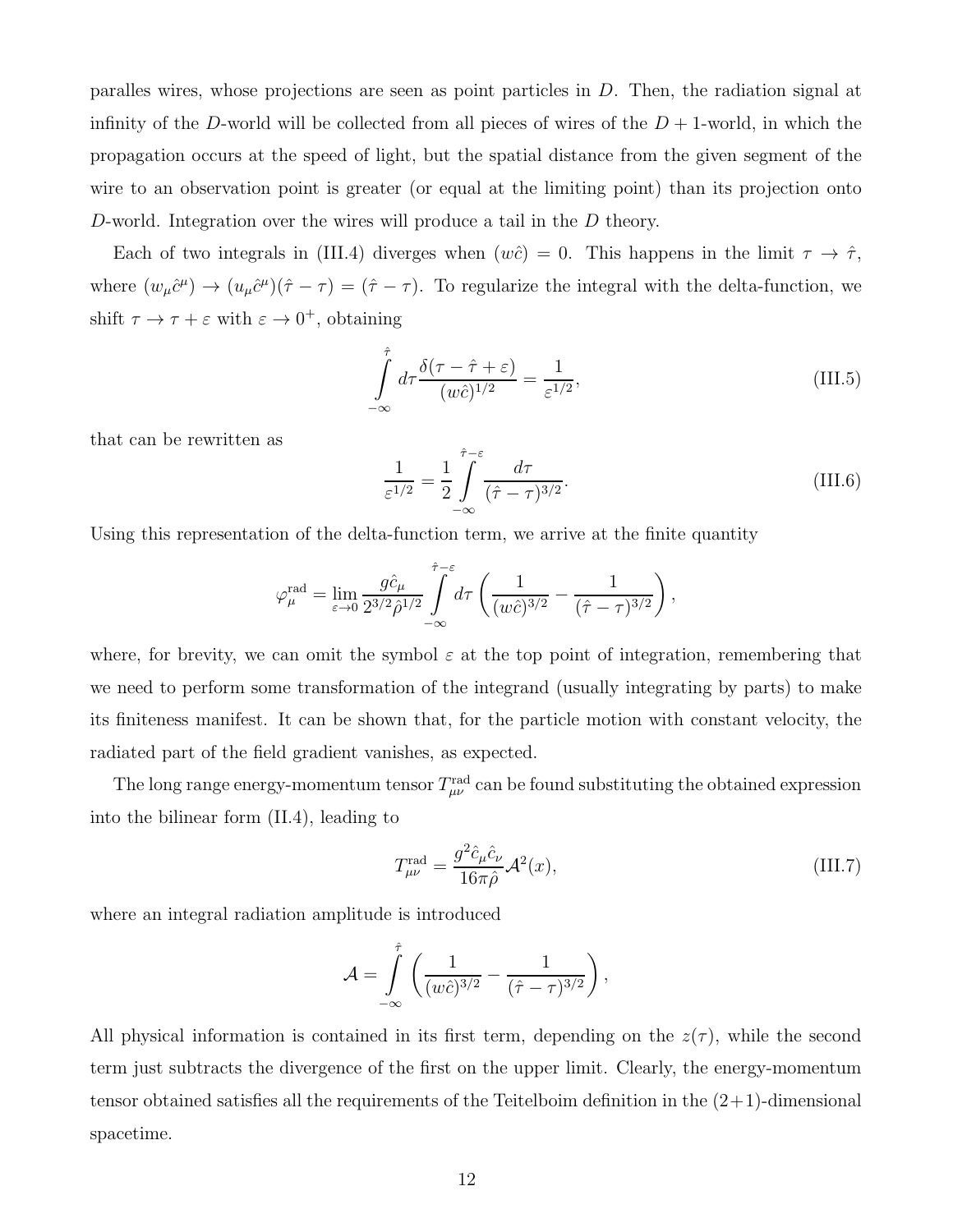### B. Synchrotron radiation

Now we proceed to calculate radiation from the circularly moving charge. The particle's worldline  $z^{\mu}(\tau)$  in terms of the proper time  $\tau$  will read:

$$
z^{\mu}(\tau) = [\gamma \tau, R_0 \cos(\omega_0 \gamma \tau), R_0 \sin(\omega_0 \gamma \tau)], \qquad (III.8)
$$

where  $\gamma = E/m$  is the Lorentz factor of particle,  $R_0$  is the radius of a circle and  $\omega_0$  is the frequency of rotation. The corresponding three-velocity is

$$
v^{\mu}(\tau) = \gamma [1, -v \sin(\omega_0 \gamma \tau), v \cos(\omega_0 \gamma \tau)],
$$

where  $v = R_0 \omega_0$ , so that  $\gamma = (1 - v^2)^{-1/2}$ .

It will be convenient to express the retarded proper time  $\hat{\tau}$  as a function of the coordinate time t and the distance to the observation point from the center of the particle trajectory, which will be denoted as  $R$ . Using  $(II.10)$  we find

$$
\hat{\tau} = \frac{t - R}{\gamma}.
$$

Substituting this into the Eq. (II.12), we arrive at the following expressions for  $\hat{\rho}$  and  $\hat{c}^{\mu}$ :

$$
\hat{\rho} = \gamma R \left( 1 + v \sin(\omega_0 \gamma \hat{\tau} - \phi) \right),\tag{III.9}
$$

$$
\hat{c}^{\mu} = \frac{R}{\hat{\rho}} [1, \cos \phi, \sin \phi], \tag{III.10}
$$

where we have introduced the polar coordinates for the observation point:  $x^{\mu}$  $=$ [t,  $R \cos \phi$ ,  $R \sin \phi$ ]. Using the parameterization of the world-line (III.8) and introducing a new angular variable and the integration parameter

$$
a = \omega_0 \gamma \hat{\tau} - \phi + \pi/2, \quad s = \omega_0 \gamma (\hat{\tau} - \tau),
$$

we can present the contraction  $w_\mu \hat{c}^\mu$ , entering the amplitude as follows:

$$
w\hat{c} = \frac{s - v\sin a - v\sin(s - a)}{\omega_0\gamma(1 - v\cos a)}
$$

This gives the following representation:

$$
\mathcal{A} = (\omega_0 \gamma)^{1/2} \int_0^{+\infty} ds \left\{ \frac{(1 - v \cos a)^{3/2}}{(s - v \sin a - v \sin(s - a))^{3/2}} - \frac{1}{s^{3/2}} \right\}.
$$
 (III.11)

.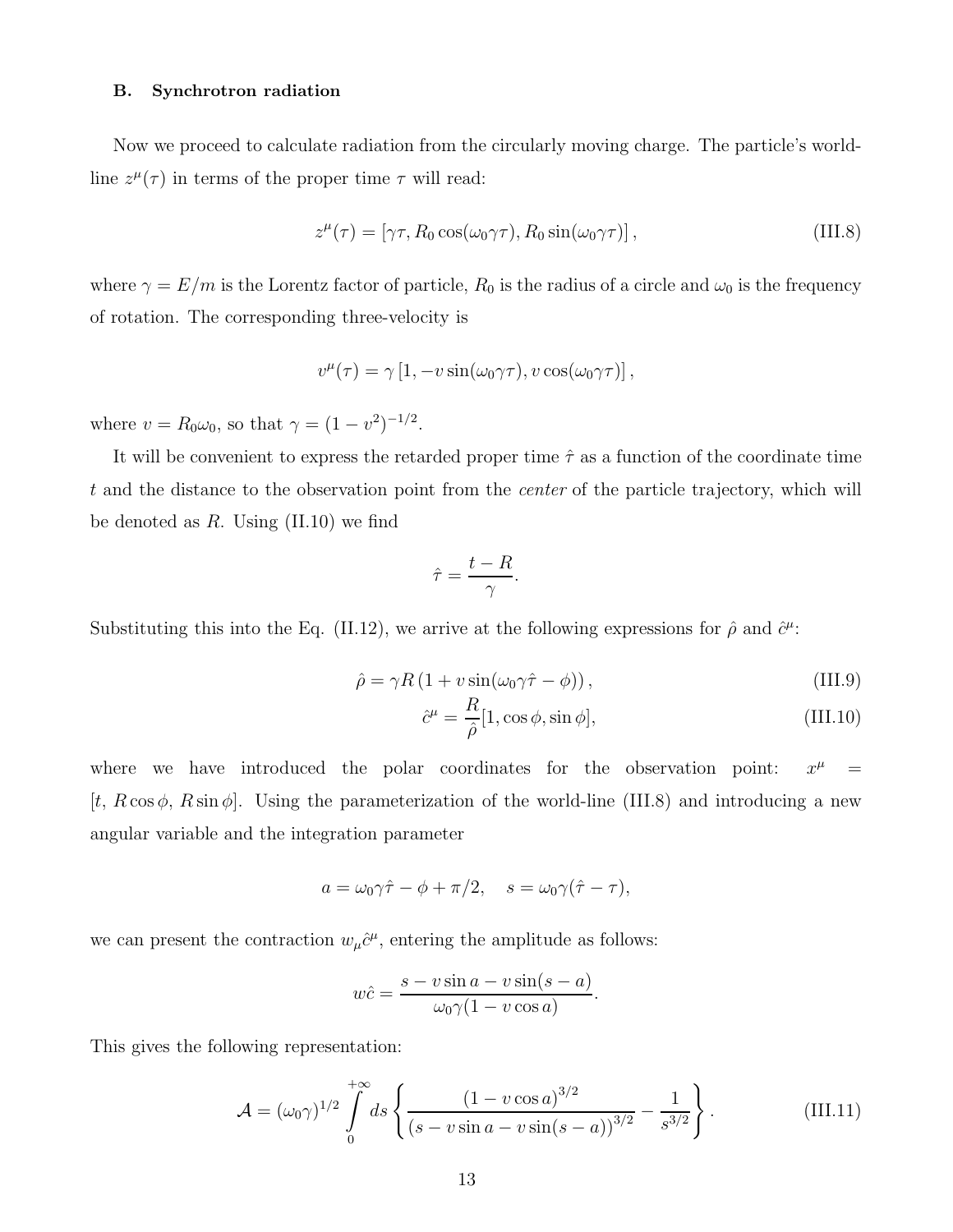#### C. The ultrarelativistic case

It can be expected that, as in the case of synchrotron radiation in four dimensions, the radiation will be beamed and the integral amplitude can be simplified in the ultrarelativistic case  $\gamma \gg 1$ . Indeed, from the Eqs. (III.9) and (III.11) with account for definitions of s and a we can see that the main part of radiation is then formed during a small interval of proper time before the retarded time  $\hat{\tau}$  (in our new notation this corresponds to small s). One can also notice that in this case radiation is beamed in the direction of the particle velocity which corresponds to  $a = 0$ or  $\phi = \omega_0 \gamma \hat{\tau} + \pi/2$ . This can be shown analysing an equation for  $\hat{\tau}$ , similarly to an analysis in [30]. Namely, from the Eq. (II.10) we find the relation

$$
\gamma \frac{d\hat{\tau}}{d\phi} = \frac{R_0 \sin(\omega_0 \gamma \hat{\tau} - \phi)}{1 + v \sin(\omega_0 \gamma \hat{\tau} - \phi)},
$$

which in the new variables reads

$$
\frac{da}{d\phi} = -\frac{1}{1 - v\cos a}.\tag{III.12}
$$

This indicates that for  $v \to 1$  radiation is beamed within an angle  $\delta\phi \sim \delta a/\gamma^2$ . Expanding the denominator of the first term of the integrand in (III.11) in Taylor series at  $s = a = 0$ , we find that it has minimum of width  $\delta s \sim \delta a \sim 1/\gamma$ . We can therefore find the amplitude in the leading- $\gamma$ approximation similarly to the case of the four-dimensional theory. The leading contribution to the radiation integral (III.11) will be

$$
\mathcal{A} = \gamma \omega_0^{1/2} \int_0^{+\infty} dx F(x), \text{nonumber}
$$
\n
$$
F(x) = \frac{1}{x^{3/2}} \left[ \frac{(\hat{a}^2 + 1)^{3/2}}{(x^2/3 - \hat{a}x + \hat{a}^2 + 1)^{3/2}} - 1 \right],
$$
\n(III.13)

where we rescaled the variables as  $x = \gamma s$  and  $\hat{a} = \gamma a$ . The angular distribution of the radiation power, according to general expression (II.13) in  $2 + 1$  dimensions will be

$$
\frac{dW_{2+1}}{d\phi} = RT_{0i}^{\text{rad}}n_i,
$$

where the unit vector directed to the observation point is  $\mathbf{n} = [\cos \phi; \sin \phi]$ . From the Eqs. (III.7),(III.9) and (III.10) we obtain the angular distribution of the radiation power

$$
\frac{dW_{2+1}}{d\phi} = \frac{g^2 \omega_0 \gamma \mathcal{A}^2}{4\pi (1 - v \cos a)^3}.
$$

Passing to an angular integration variable a instead of  $\phi$  via (III.12) and taking into account the leading- $\gamma$  behaviour:

$$
\frac{da}{d\phi} \approx -\frac{\gamma^2}{\hat{a}^2 + 1}
$$

,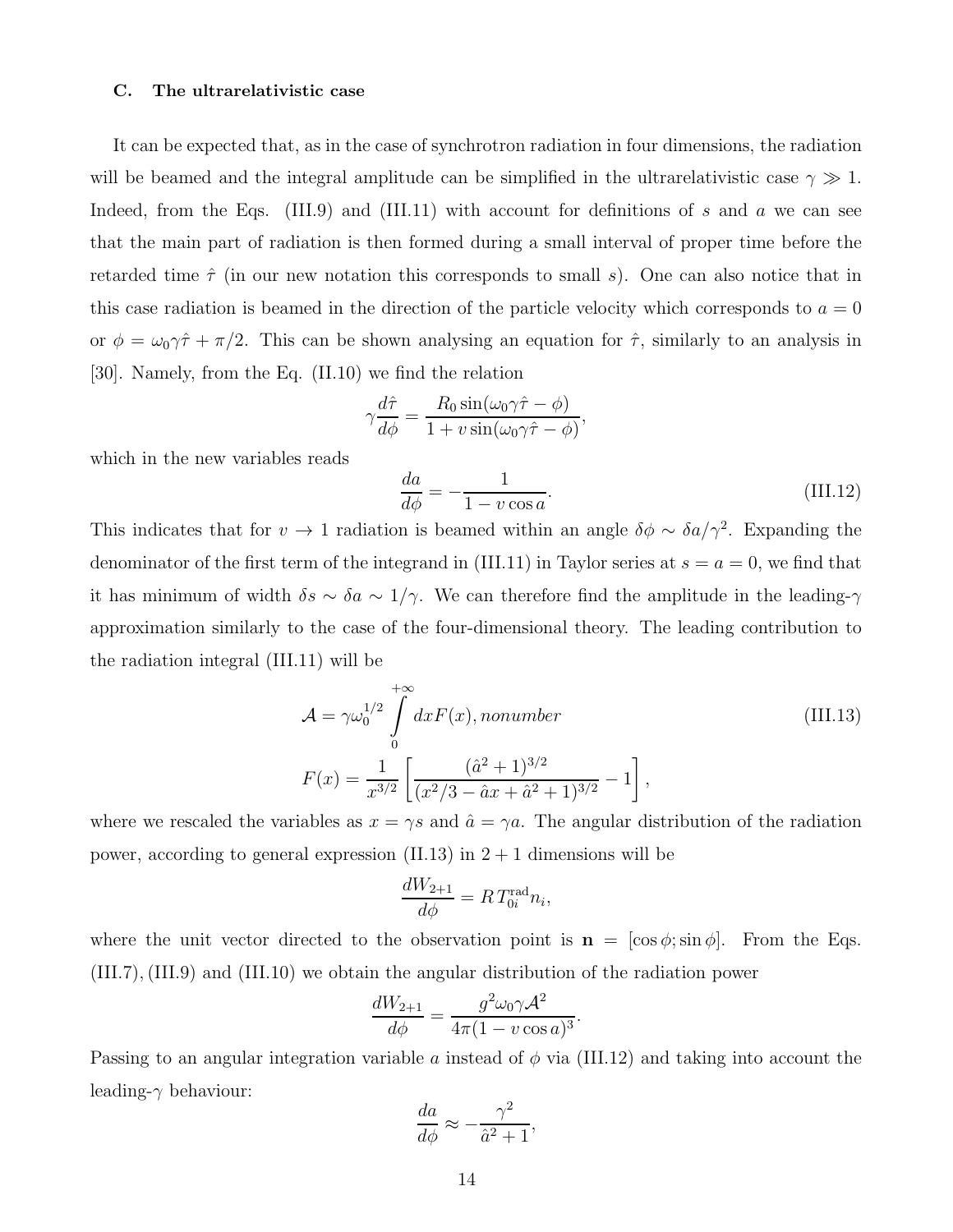we come to the leading  $\gamma$ -approximation for the total synchrotron scalar radiation power

$$
W_{2+1} = \frac{g^2 \omega_0 \gamma^2}{4\pi} \int_{-\infty}^{+\infty} d\hat{a} \frac{\mathcal{A}^2}{(\hat{a}^2 + 1)^2}.
$$
 (III.14)

The integral here is nothing but a numerical factor independent of any physical parameters.

Now we can show that the divergences in the Eq. (III.14) coming from the lower integration point in A mutually cancel. To demonstrate this, we have to integrate twice the first term in the integral (III.13) by parts. As a result we arrive at the following convergent integral:

$$
\int_{0}^{+\infty} dx F(x) = \int_{0}^{+\infty} dx \frac{x^{1/2}}{(x^2/3 - \hat{a}x + \hat{a}^2 + 1)^{5/2}} \left\{ 4 - \frac{15(2x/3 - \hat{a})^2}{x^2/3 - \hat{a}x + \hat{a}^2 + 1} \right\}.
$$

Numerical integration in (III.14) gives the value  $4\pi/\sqrt{3}$  up to the 5 digits for the integral in (III.14). As a result, we find the final expression for the scalar  $(2 + 1)$ -dimensional synchrotron radiation power:

$$
W_{2+1} = \frac{g^2 \omega_0 \gamma^2}{\sqrt{3}}.
$$
\n(III.15)

#### D. Spectral decomposition

To double check the validity of the above calculation, we now calculate the spectral-angular distribution of total radiated energy using the Fourier decomposition (II.17). Taking into account the beaming of radiation in the instantaneous direction of the particle's velocity and the fact that the contribution of the particle history, coming from the tail part of the Green function is limited by the proper time interval  $\delta s \sim 1/\gamma$ , we understand that the instantaneous intensity of radiation in a given direction is determined by the short arc of the circular trajectory of the order of  $\delta l \sim R_0/\gamma$  (see, for example, [57]). In view of this we can simplify the spectral-angular distribution of radiated energy (II.17) starting with

$$
\frac{dP_0}{d\omega d\Omega} = \frac{\omega g^2}{4\pi\gamma^2} \int\limits_{-\infty}^{+\infty} dt_1 \int\limits_{-\infty}^{+\infty} dt_2 e^{i\omega(t_1 - t_2) - i\mathbf{k}(\mathbf{z}(t_1) - \mathbf{z}(t_2))},
$$

where we put  $n = 2$  and used the formula (II.1) for  $n = 2$ . Transforming the integration variables as

$$
t_1 = t - t_0/2, \qquad t_2 = t + t_0/2, \tag{III.16}
$$

we obtain the instantaneous spectral-angular distribution of the radiation power:

$$
\frac{dW}{d\omega d\Omega} = \frac{dP_0/dt}{d\omega d\Omega} = \frac{\omega g^2}{4\pi\gamma^2} \int_{-\infty}^{+\infty} dt_0 e^{-i\omega t_0 - i\mathbf{k}(\mathbf{z}(t - t_0/2) - \mathbf{z}(t + t_0/2))}.
$$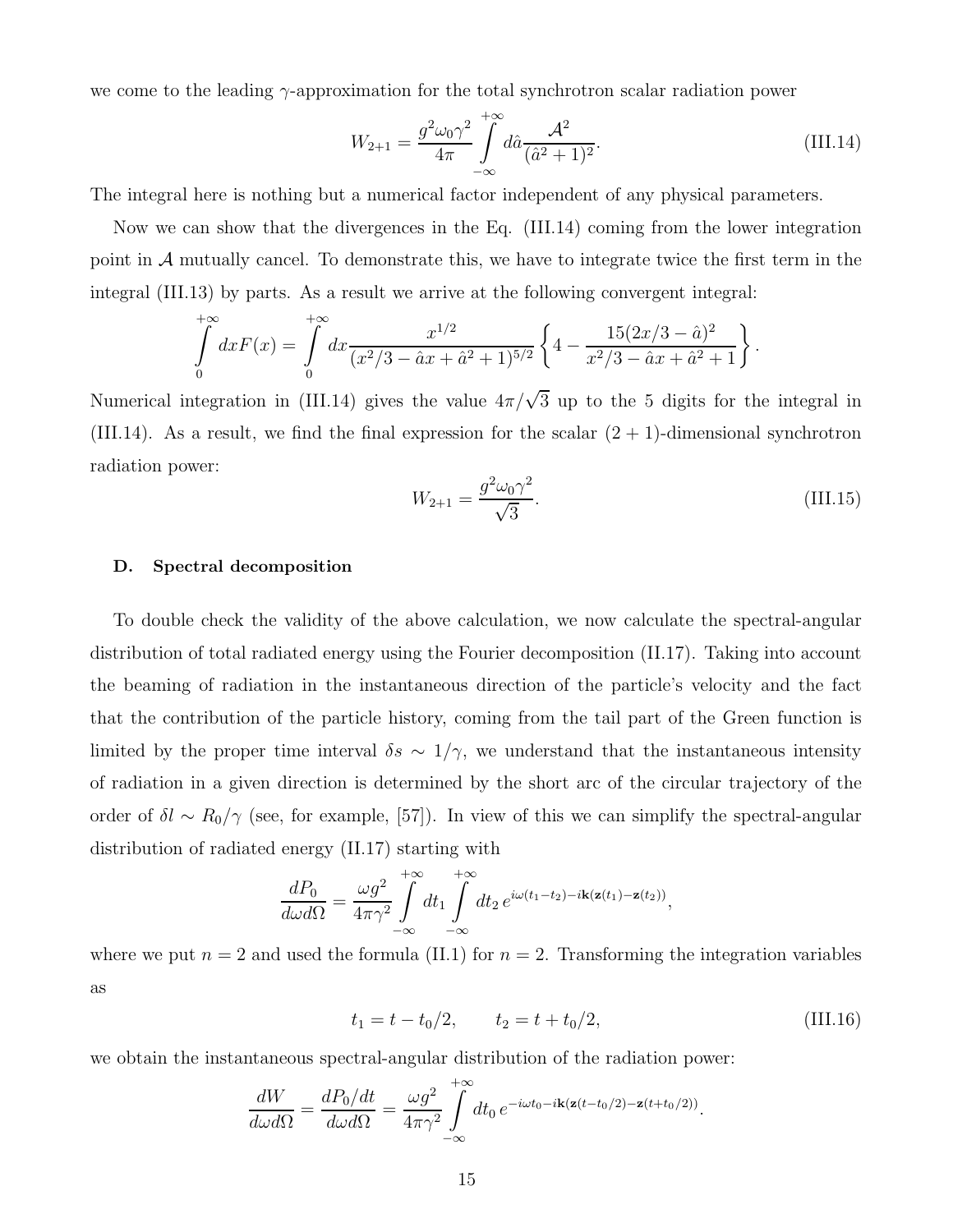In the ultrarelativistic case, the main contribution to this integral is given by an interval  $\delta t_0 \sim 1/\gamma$  near  $t_0 = 0$ . Expanding the exponent in the Taylor series at  $t_0 = 0$ , we find to the leading order in  $\gamma$ 

$$
-i\omega t_0 - i\mathbf{k}(\mathbf{z}(t - t_0/2) - \mathbf{z}(t + t_0/2)) \sim -i\omega t_0 \left(\frac{1}{2}\left(a^2 + \frac{1}{\gamma^2}\right) + \frac{\omega_0^2 t_0^2}{24}\right),
$$

where  $\mathbf{k} = \omega[\cos \phi; \sin \phi], \mathbf{z}(t) = R_0[\cos \omega_0 t; \sin \omega_0 t]$  and we introduced an angular variable  $a =$  $\omega_0 t - \phi + \pi/2$ . Then the leading- $\gamma$  asymptotic of the spectral distribution of radiation intensity takes the form:

$$
\frac{dW_{2+1}}{d\omega} = \frac{\omega g^2}{4\pi\gamma^2} \int\limits_0^{2\pi} d\phi \int\limits_{-\infty}^{+\infty} dt_0 \exp\left\{-i\omega t_0 \left(\frac{1}{2}\left(a^2 + 1/\gamma^2\right) + \frac{\omega_0^2 t_0^2}{24}\right)\right\}.
$$

Similarly to the four-dimensional theory [57], after rescaling of the integration variables  $\hat{a} = a\gamma$ and  $t'=\frac{1}{2}$  $\frac{1}{2}(\omega/\omega_0)^{1/3}\omega_0 t_0$ , one can express the integral through the Airy function [58]

$$
Ai(u) = \frac{1}{2\pi} \int_{-\infty}^{+\infty} dt' \exp\left\{i\left(ut' + \frac{t'^3}{3}\right)\right\}
$$
 (III.17)

as follows

$$
\frac{dW_{2+1}}{d\omega} = \left(\frac{\omega}{\omega_0}\right)^{2/3} \frac{g^2}{\gamma^3} \int_{-\infty}^{+\infty} d\hat{a} \operatorname{Ai}\left(\left(\frac{\omega}{\omega_0\gamma^3}\right)^{2/3} (\hat{a}^2 + 1)\right). \tag{III.18}
$$

Now introduce  $s = x (\hat{a}^2 + 1)$ , where  $x = (\omega/\omega_0 \gamma^3)^{2/3}$ , and using the formula [59]

$$
\int_{x}^{+\infty} ds \frac{\text{Ai}(s)}{(s-x)^{1/2}} = 2^{2/3} \pi \text{ Ai}^2 \left(\frac{x}{2^{2/3}}\right),
$$

we perform integration in (III.18) arriving at the spectral distribution

$$
\frac{dW_{2+1}}{d\omega} = \left(\frac{\omega}{\omega_0}\right)^{2/3} \frac{g^2}{x^{1/2}\gamma^3} 2^{2/3} \pi \text{ Ai}^2\left(\frac{x}{2^{2/3}}\right). \tag{III.19}
$$

We can integrate (III.19) over the spectrum passing to an integration variable  $x = (\omega/\omega_0 \gamma^3)^{2/3}$ , leading to

$$
W_{2+1} = \frac{3}{2} 2^{2/3} \pi g^2 \omega_0 \gamma^2 \int\limits_0^{+\infty} dx \, x \, \mathrm{Ai}^2 \left(\frac{x}{2^{2/3}}\right).
$$

Finally, using the integral of the squared Airy function [59],

$$
\int_{0}^{+\infty} ds \, s \, \mathrm{Ai}^2(s) = \frac{1}{6\sqrt{3}\pi},
$$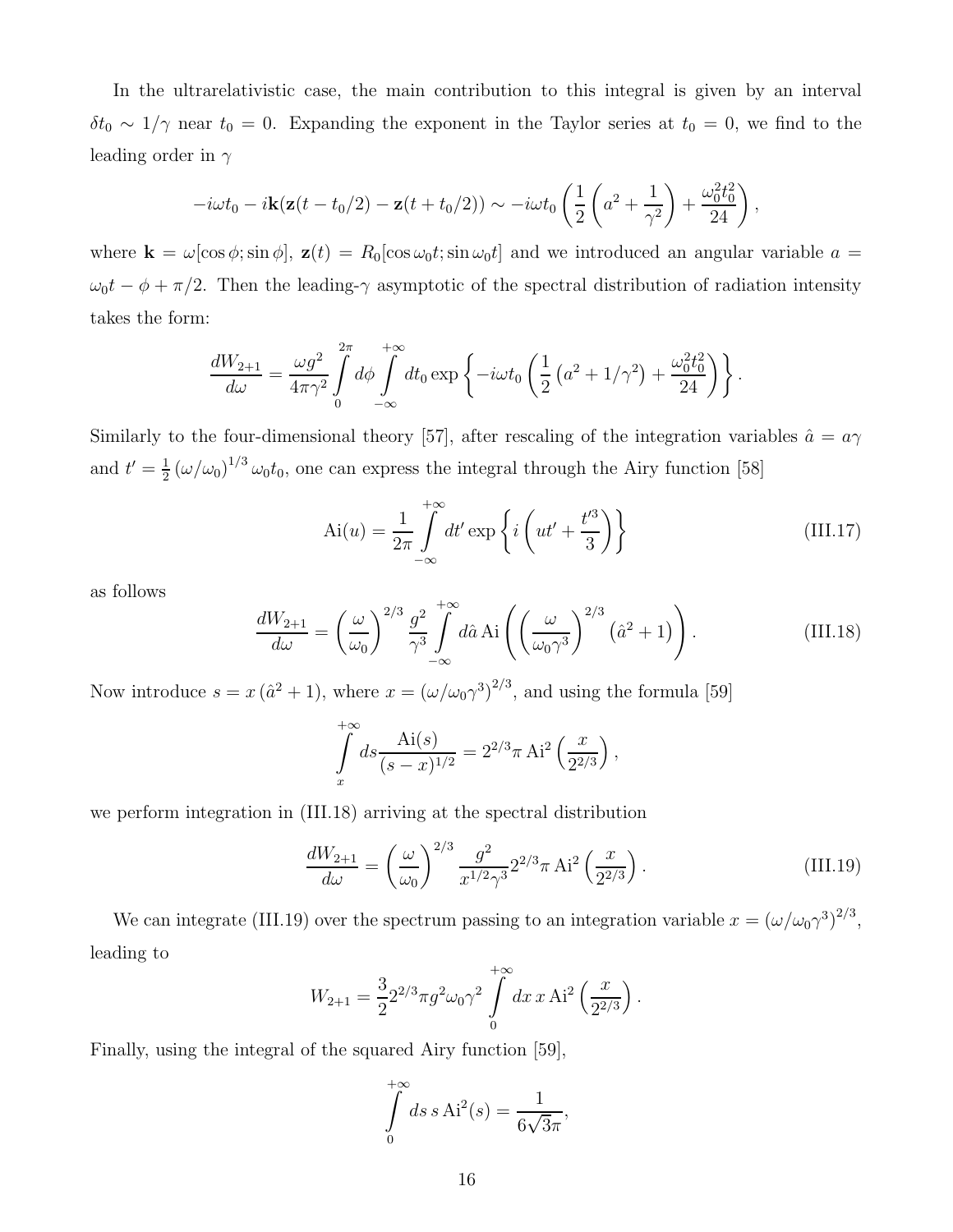we obtain the total radiation power

$$
W_{2+1} = \frac{g^2 \omega_0 \gamma^2}{\sqrt{3}},
$$

coinciding with (III.15).

### IV.  $(4+1)$  THEORY

Calculations in the  $(4 + 1)$ -dimensional theory conceptually are the same, so we just briefly describe the main steps.

### A. Coordinate representation

The retarded solution of the wave equation (II.2) reads:

$$
\varphi_{\rm ret}^{4+1}(x) = -2\pi^2 \int G_{\rm ret}^{4+1}(x-x')j(x')d^{4+1}x', \tag{IV.1}
$$

$$
G_{\rm ret}^{4+1}(X) = \frac{\theta(X^0)}{2\pi^2} \left\{ \frac{\delta(X^2)}{(X^2)^{1/2}} - \frac{1}{2} \frac{\theta(X^2)}{(X^2)^{3/2}} \right\}.
$$
 (IV.2)

The corresponding field gradient takes the following form:

$$
\varphi_{\mu}^{\text{ret}}(x) = -g \int d\tau \theta(X^0(z)) \left\{ \frac{3}{2} \frac{\theta(X^2(z))}{(X^2(z))^{5/2}} + 2 \frac{\delta'(X^2(z))}{(X^2(z))^{1/2}} - 2 \frac{\delta(X^2(z))}{(X^2(z))^{3/2}} \right\},\,
$$

where  $\delta'(x) = d\delta(x)/dx$ . Using the relation

$$
\frac{dX^2(\tau)}{d\tau} = -2\left(v(\tau)X(z)\right),\,
$$

we can integrate the  $\delta'$ -term by parts, arriving at

$$
\varphi_{\mu}^{\text{ret}}(x) = -g \int_{-\infty}^{\hat{\tau}} d\tau \frac{1}{2(X^2(z))^{1/2}} \left\{ \frac{3}{(X^2(z))^2} X_{\mu}(z) - \frac{\delta(\tau - \hat{\tau})}{\hat{\rho}X^2(z)} X_{\mu}(z) - \frac{\delta(\tau - \hat{\tau})}{\hat{\rho}(v(\tau)X(z))^2} (a(\tau)X(z) - 1) X_{\mu}(z) - \frac{\delta(\tau - \hat{\tau})}{\hat{\rho}v(\tau)X(z)} v_{\mu}(\tau) \right\},\,
$$

where we have used the relation (III.3) and introduced an acceleration five-vector  $a^{\mu}(\tau)$  =  $d^2z^{\mu}(\tau)/d\tau^2$ . Expanding this in terms of half-integer powers of the inverse distance  $1/\hat{\rho}$  we obtain the radiated field

$$
\varphi_{\mu}^{\text{rad}}(x) = -\frac{g\hat{c}_{\mu}}{2^{5/2}\hat{\rho}^{3/2}} \int\limits_{-\infty}^{\hat{\tau}} d\tau \left\{ \frac{3}{2} \frac{1}{(w\hat{c})^{5/2}} - \frac{\delta(\tau - \hat{\tau})}{(w\hat{c})^{3/2}} - \frac{2a\hat{c}\,\delta(\tau - \hat{\tau})}{(w\hat{c})^{1/2}(v\hat{c})^2} \right\}.
$$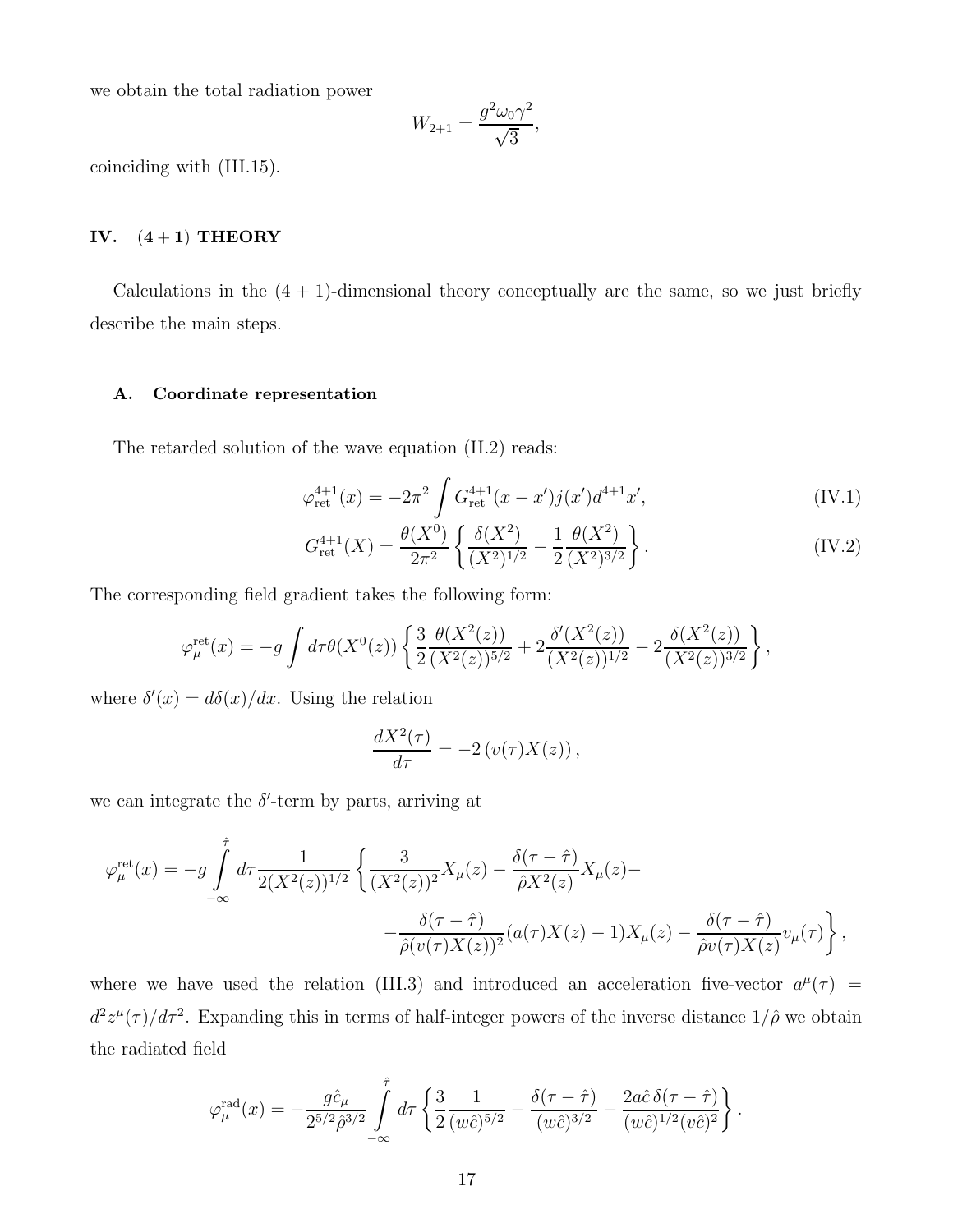One can simplify this expression taking into account the relations (II.11) and transformations similar to  $(III.5)$  and  $(III.6)$ :

$$
\int_{-\infty}^{\hat{\tau}} d\tau \frac{\delta(\tau - \hat{\tau})}{(w\hat{c})^{3/2}} = \frac{3}{2} \int_{-\infty}^{\hat{\tau}} \frac{d\tau}{(\hat{\tau} - \tau)^{5/2}},
$$
\n(IV.3)

$$
\int_{-\infty}^{\hat{\tau}} d\tau \frac{2a\hat{c}\,\delta(\tau-\hat{\tau})}{(w\hat{c})^{1/2}(v\hat{c})^2} = \int_{-\infty}^{\hat{\tau}} d\tau \frac{\hat{a}\hat{c}}{(\hat{\tau}-\tau)^{3/2}}.
$$
\n(IV.4)

This gives:

$$
\varphi_{\mu}^{\text{rad}}(x) = -\frac{g\hat{c}_{\mu}}{2^{5/2}\hat{\rho}^{3/2}} \int\limits_{-\infty}^{\hat{\tau}} d\tau \left\{ \frac{3}{2} \frac{1}{(w\hat{c})^{5/2}} - \frac{3}{2} \frac{1}{(\hat{\tau} - \tau)^{5/2}} - \frac{\hat{a}\hat{c}}{(\hat{\tau} - \tau)^{3/2}} \right\}.
$$

Now we have the sum of three integrals whose divergences at the upper limit mutually cancel: the second term is the counterterm for the first eliminating its leading divergence, while the third one is the counterterm eliminating the remaining divergence.

The (4 + 1)-dimensional on shell energy-momentum tensor evaluated with the radiated part of the field, with account for relations (II.11), will read:

$$
T^{\rm rad}_{\mu\nu}(x) = \frac{g^2 \hat{c}_{\mu} \hat{c}_{\nu}}{64\pi^2 \hat{\rho}^3} \mathcal{A}^2(x),
$$

where the  $(4 + 1)$ -dimensional integral radiation amplitude is

$$
\mathcal{A}(x) = \int_{-\infty}^{\hat{\tau}} d\tau \left\{ \frac{3}{2} \frac{1}{(w\hat{c})^{5/2}} - \frac{3}{2} \frac{1}{(\hat{\tau} - \tau)^{5/2}} - \frac{\hat{a}\hat{c}}{(\hat{\tau} - \tau)^{3/2}} \right\}.
$$

Again, the energy-momentum tensor obtained satisfies all Teitelboim's requirements and therefore describes the radiated energy-momentum indeed.

### B. Synchrotron radiation

Assuming the wordline to lie in the equatorial plane,

$$
z^{\mu}(\tau) = [\gamma \tau, R_0 \cos \omega_0 \gamma \tau, R_0 \sin \omega_0 \gamma \tau, 0, 0],
$$

and using for the retarded proper time  $\hat{\tau} = (t - R)/\gamma$ , we find

$$
\hat{\rho} = \gamma R (1 + v \sin(\omega_0 \gamma \hat{\tau} - \phi) \cos \theta \cos \zeta),
$$
  

$$
\hat{c}^{\mu} = \frac{R}{\hat{\rho}} [1, \cos \phi \cos \theta \cos \zeta, \sin \phi \cos \theta \cos \zeta, -\sin \theta \cos \zeta, -\sin \zeta],
$$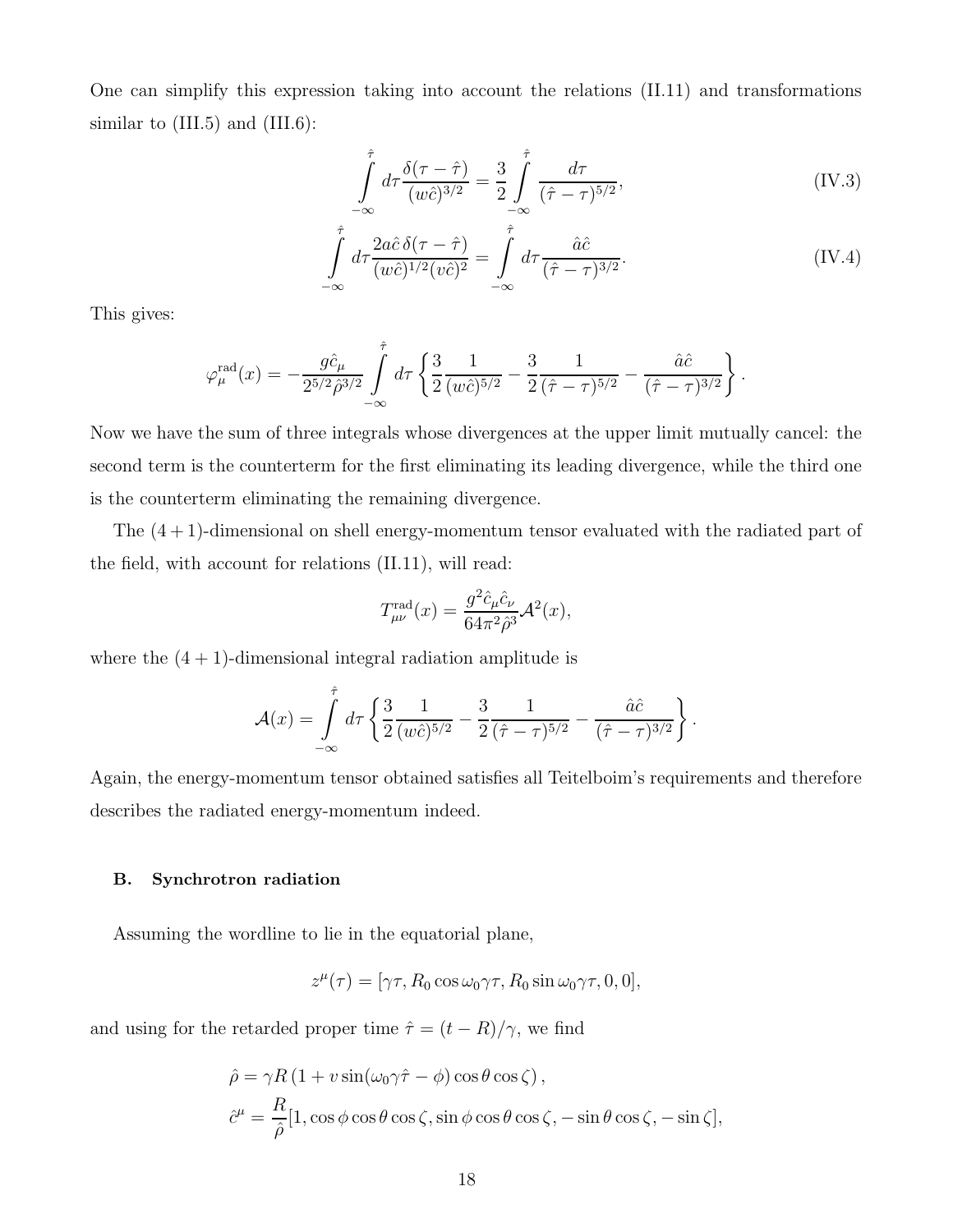where we used the hyperspherical coordinates for the observation point

$$
x^{\mu} = [t, R\cos\phi\cos\theta\cos\zeta, R\sin\phi\cos\theta\cos\zeta, -R\sin\theta\cos\zeta, -R\sin\zeta].
$$

Calculating the contractions wĉ and  $\hat{a}\hat{c}$ , we then pass to the integration variable  $s = \omega_0 \gamma(\hat{\tau} - \tau)$ and introduce the angular variable  $a = \omega_0 \gamma \hat{\tau} - \phi + \frac{\pi}{2}$  $\frac{\pi}{2}$ . Zero values of these variables correspond to the particle's instant direction of motion at the retarded moment of proper time  $\hat{\tau}$ . After some algebra, we arrive at the following representation of the integral amplitude of radiation:

$$
\mathcal{A}(x) = (\omega_0 \gamma)^{3/2} \int_0^{+\infty} ds \, G(s),
$$
\n
$$
G(s) = \frac{3}{2} \left( \left[ \frac{\delta \Delta}{s - v \Delta \left( \sin a + \sin(s - a) \right)} \right]^{5/2} - \frac{1}{s^{5/2}} \right) - \frac{v \Delta \sin a}{s^{3/2} \left( 1 - v \Delta \cos a \right)},
$$
\n(IV.5)

where we denoted  $\Delta = \cos \theta \cos \zeta$  and  $\delta = 1 - v \cos a$ . One can see that in the ultrarelativistic case  $v \rightarrow 1$  the main part of the energy is radiated in a narrow cone around the instantaneous direction of velocity  $a = 0$ ,  $\theta = 0$ ,  $\zeta = 0$  within  $\delta a \sim 1/\gamma$ ,  $\delta \theta \sim 1/\gamma$ ,  $\delta \zeta \sim 1/\gamma$ . Using the leading- $\gamma$  relation between the angular variables following from the equation for  $\hat{\tau}$  (II.10),

$$
\frac{da}{d\phi} = -\frac{1}{1 - v\Delta\cos a} \approx -\frac{1}{2\gamma^2} \left(\hat{a}^2 + \hat{\theta}^2 + \hat{\zeta}^2 + 1\right),\,
$$

and rescaling the integration variables  $\{s, a, \theta, \zeta\} \to \{x = s\gamma, \hat{a} = a\gamma, \hat{\theta} = \theta\gamma, \hat{\zeta} = \zeta\gamma\}$ , we obtain from the Eq. (IV.5) in the leading order:

$$
G(x) = \frac{\gamma^{5/2}}{x^{3/2}} \left\{ \frac{3}{2x} \left( \left[ \frac{\hat{A}}{x^2/3 - \hat{a}x + \hat{A}} \right]^{5/2} - 1 \right) - \frac{2\hat{a}}{\hat{A}} \right\},
$$
 (IV.6)

where we denoted  $\hat{A} = \hat{a}^2 + \hat{\theta}^2 + \hat{\zeta}^2 + 1$ .

Divergences in the different terms of the radiation integral (IV.6) at  $s \sim 0$  at the upper limit are cancelled after the triple integration by parts of the first term in the integrand. Doing these integrations one can use different regularisation parameters  $\varepsilon = +0$  absorbing in them some numerical factors.

The total radiation power now will be given by the integral:

$$
W_{4+1} = \int d\phi d\theta d\zeta R^3 \sin \theta \sin^2 \zeta T_{0i}^{\text{rad}} n_i.
$$

After triple integration by parts in the radiation amplitude, the angular distribution of the radiation power will read

$$
\frac{dW_{4+1}}{d\hat{a}d\hat{\theta}d\hat{\zeta}} = \frac{g^2\omega_0^3\gamma^6}{4\pi^2}\hat{A}\left\{\int_0^{+\infty} dx \frac{315x^{1/2}\Phi}{2\Lambda^{9/2}}\left(\frac{\Phi^2}{\Lambda} - \frac{140}{315}\right)\right\}^2,
$$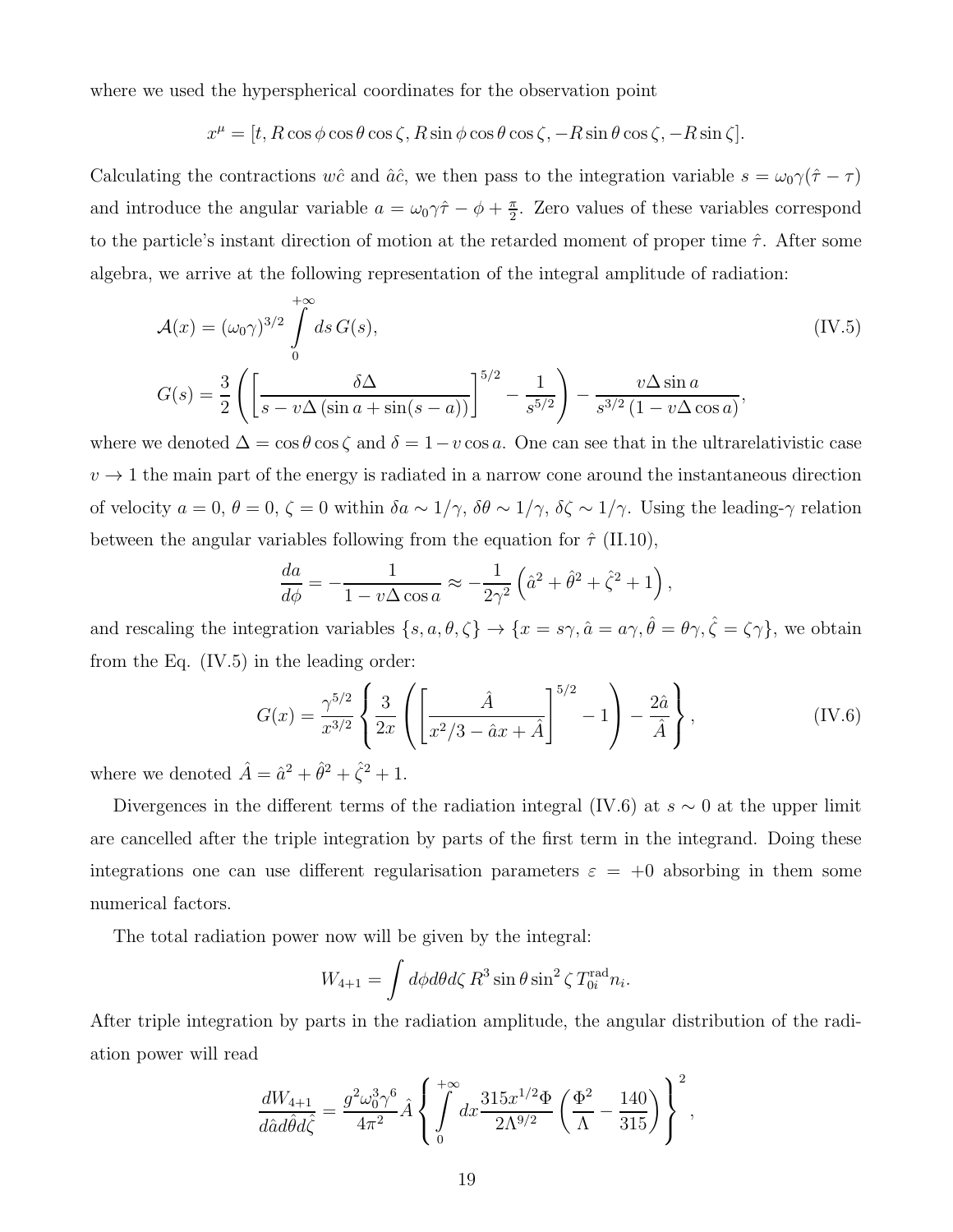where we denoted  $\Phi = 2x/3 - \hat{a}$  and  $\Lambda = x^2/3 - \hat{a}x + \hat{A}$ . In the leading- $\gamma$  approximation, the angular distribution is beamed, this is used similarly to the previous section. Integration over the angles is relegated to Appendix. The resulting factor is obtained by numerical integration after some analytic transformations and has the value  $1/\sqrt{27}$  up to 5 digits. The total radiation power of the  $(4 + 1)$ -dimensional scalar synchrotron radiation will read:

$$
W_{4+1} = \frac{g^2 \omega_0^3 \gamma^6}{\sqrt{27}}.
$$
 (IV.7)

### C. Spectral decomposition

Now from (II.17) we get:

$$
\frac{dP_0}{d\omega d\Omega} = \frac{\omega^3 g^2}{16\pi^2 \gamma^2} \int\limits_{-\infty}^{+\infty} dt_1 \int\limits_{-\infty}^{+\infty} dt_2 e^{i\omega(t_1 - t_2) - i\mathbf{k}(\mathbf{z}(t_1) - \mathbf{z}(t_2))}.
$$

After the transformation (III.16), we present the radiation power as

$$
\frac{dW}{d\omega d\Omega} = \frac{dP_0/dt}{d\omega d\Omega} = \frac{\omega^3 g^2}{16\pi^2 \gamma^2} \int_{-\infty}^{+\infty} dt_0 e^{-i\omega t_0 - \mathbf{k}(\mathbf{z}(t - t_0/2) - \mathbf{z}(t + t_0/2))}.
$$

The main contribution to the integral comes from the region  $\delta t_0 \sim 1/\gamma$  near  $t_0 = 0$ . Thus one can expand an expression in the exponent of the integrand into Taylor series at  $t_0 = 0$  up to the leading order in  $\gamma$  as

$$
-i\omega t_0 - i\mathbf{k}(\mathbf{z}(t - t_0/2) - \mathbf{z}(t + t_0/2)) = -\frac{i\omega t_0}{2\gamma^2} \left(\hat{a}^2 + \hat{\theta}^2 + \hat{\zeta}^2 + 1 + \frac{\omega_0^2 t_0^2 \gamma^2}{12}\right)
$$

where the angular variables are chosen in accordance with the wave zone calculations. We also rescaled the angular variables multiplying on  $\gamma$  to stretch the limits  $\hat{a}$ ,  $\hat{\theta}$ ,  $\hat{\zeta} \in (-\infty, +\infty)$ . After that we arrive at the spectral distribution of the radiation power in the form:

$$
\frac{dW_{4+1}}{d\omega} = \frac{\omega^3 g^2}{16\pi^2 \gamma^5} \int_{\mathbb{R}^3} d\hat{a} d\hat{\theta} d\hat{\zeta} \int_{-\infty}^{+\infty} dt_0 \exp\left\{-\frac{i\omega t_0}{2\gamma^2} \left(1 + \hat{a}^2 + \hat{\theta}^2 + \hat{\zeta}^2 + \frac{\omega_0^2 t_0^2 \gamma^2}{12}\right)\right\}.
$$

Using the spherical coordinates for integration over the rescaled angular variables

$$
\hat{a} = \rho \cos \alpha \sin \beta, \quad \hat{\theta} = \rho \sin \alpha \sin \beta, \quad \hat{\zeta} = \rho \cos \beta,
$$

where  $\rho \in [0, +\infty)$ ,  $\alpha \in [0, 2\pi)$  and  $\beta \in [0, \pi]$ , we find the following integral representation of the spectral distribution of radiation intensity

$$
\frac{dW_{4+1}}{d\omega} = \frac{\omega^3 g^2}{4\pi\gamma^5} \int\limits_0^{+\infty} d\rho \,\rho^2 \int\limits_{-\infty}^{+\infty} dt_0 \, \exp\left\{-\frac{i\omega t_0}{2\gamma^2} \left(1 + \rho^2 + \frac{\omega_0^2 t_0^2 \gamma^2}{12}\right)\right\}.
$$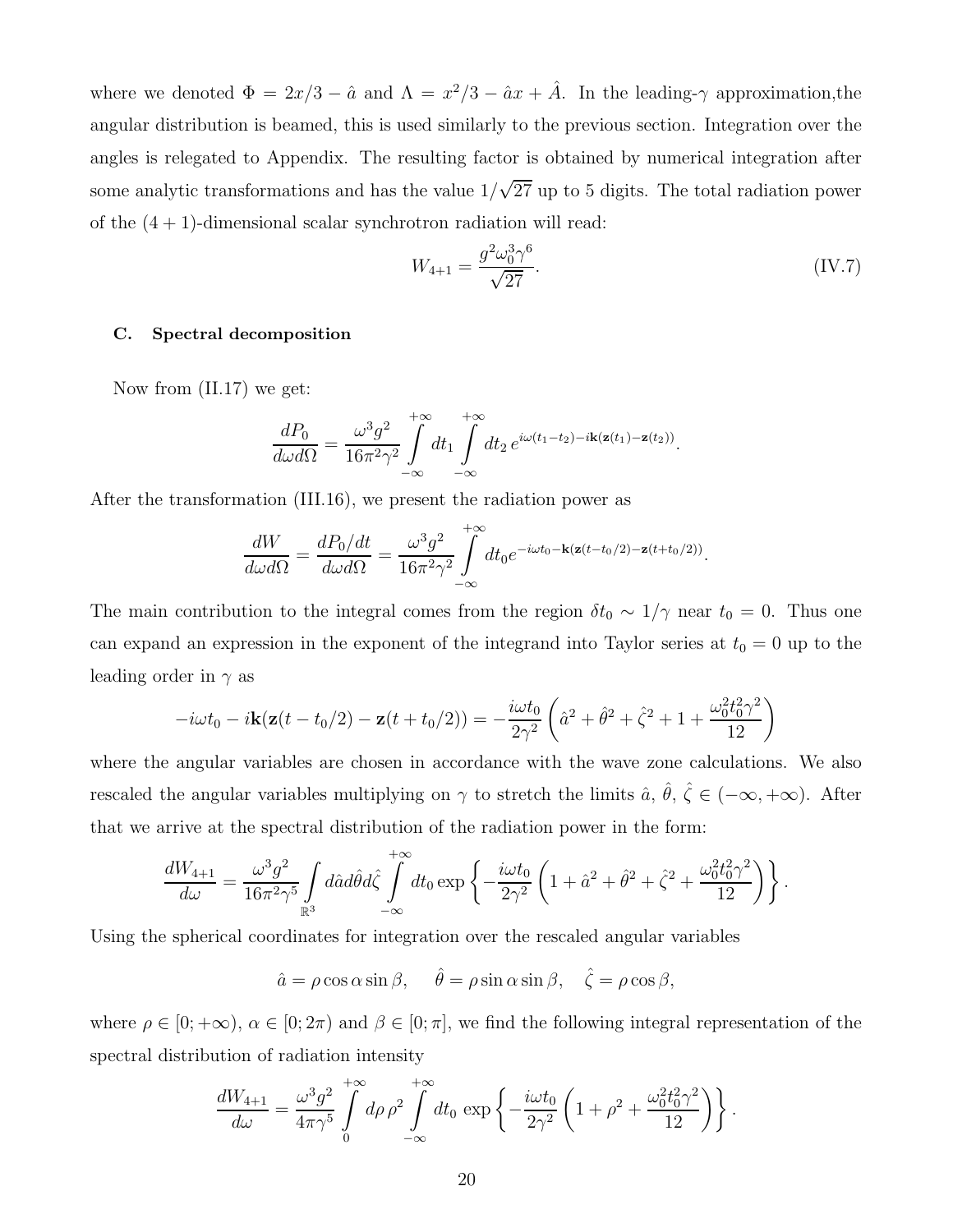Integration over  $t_0$  could be performed in terms of Airy function (III.17):

$$
\frac{dW_{4+1}}{d\omega} = \frac{\omega^3 g^2}{\omega_0 \gamma^5} \left(\frac{\omega_0}{\omega}\right)^{1/3} \int_0^{+\infty} d\rho \rho^2 \text{Ai}\left(\left(\frac{\omega}{\gamma^3 \omega_0}\right)^{2/3} \left(\rho^2 + 1\right)\right).
$$

We can rescale an integration variable  $r = \rho (\omega/\omega_0 \gamma^3)^{1/3}$  and introduce a dimensionless parameter  $x = (\omega \omega_0 \gamma^3)^{2/3}$  to simplify this to

$$
\frac{dW_{4+1}}{d\omega} = \left(\frac{\omega_0}{\omega}\right)^{1/3} \frac{\omega^2 g^2}{\gamma^2} \int\limits_0^{+\infty} dr \, r^2 \operatorname{Ai}\left(r^2 + x\right).
$$

Integration over  $r$  can be performed using the integral [59]:

$$
\int_{0}^{+\infty} dr \, r^2 \, \text{Ai}\left(r^2 + x\right) = \frac{\pi}{2^{2/3}} \left(\text{Ai}'\left(x/2^{2/3}\right)\right)^2 - \frac{\pi x}{2^{4/3}} \, \text{Ai}^2\left(x/2^{2/3}\right).
$$

Passing to new dimensionless parameter  $s = (\omega/2\omega_0\gamma^3)^{2/3}$  we finally obtain:

$$
\frac{dW_{4+1}}{d\omega} = 2\pi g^2 \gamma^3 \omega_0^2 s^{5/2} \left( (\text{Ai}'(s))^2 - s \text{ Ai}^2(s) \right).
$$

The total power of synchrotron radiation in  $(4 + 1)$  dimensions will read

$$
W_{4+1} = 6\pi g^2 \omega_0^3 \gamma^6 \int_0^{+\infty} ds \, s^3 \left( \left( \text{Ai}'(s) \right)^2 - s \, \text{Ai}^2(s) \right).
$$

Using the integrals [59]

$$
\int_{0}^{+\infty} ds \, s^{3} (\text{Ai}'(s))^{2} = \frac{5}{18\sqrt{3}\pi},
$$

$$
\int_{0}^{+\infty} ds \, s^{4} \, \text{Ai}^{2}(s) = \frac{2}{9\sqrt{3}\pi}.
$$

we find for the total power

$$
W_{4+1} = \frac{g^2 \omega_0^3 \gamma^6}{\sqrt{27}},\tag{IV.8}
$$

which coincides with the result of calculation in the wave zone  $(IV.7)$ .

### D. Arbitrary D

Combining (III.15) with (IV.8) and with the known result for  $D = 4$  [60], we can conjecture that the power of the scalar synchrotron radiation in  $D = n+1$  dimensions is given by the following formula

$$
W_{n+1}^{\text{sc}} = g^2 \left(\frac{\omega_0 \gamma^2}{\sqrt{3}}\right)^{n-1}.
$$
 (IV.9)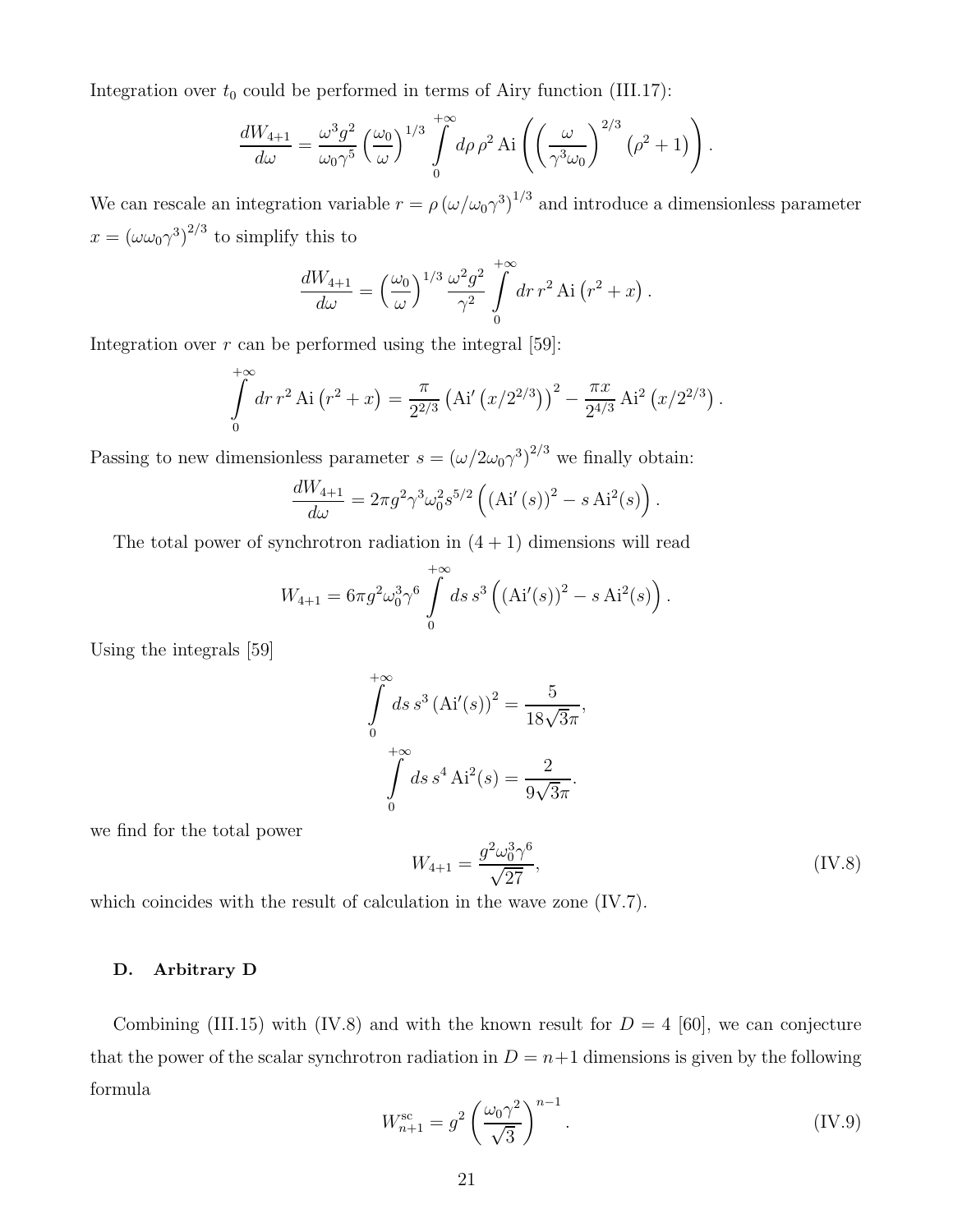### V. CONCLUSION

In this paper, we have shown that in spite of violation of the Huygens principle in odd dimensions, radiation from an accelerated charge can be computed integrating the flux of the energymomentum in the asymptotic wave zone in a standard way. However, an important difference with the even-dimensional case is that the long range component of the retarded field gradient depends on the entire history of motion preceding the retarded proper time. Another unusual feature is that the amplitude is primarily presented by a sum of divergent terms, whose divergences mutually cancel, however. Integrating by parts, one is able to make the cancellation explicit and to obtain a finite result.

We computed explicitly the synchrotron radiation power in  $D = 3$ , 5 dimensions showing that the integral over history (tail) is effectively localized in the relativistic limit, so the resulting expression can be found analytically. Moreover, we have found that, together with the previously known result for  $D = 4$  [60], the power is described by the universal formula (IV.9). We conjecture that this might be valid in any D.

Our results were double checked by an independent spectral decomposition method based on expansion of all quantities in the Fourier integrals. This second way is closer to the quantum theory calculations, and it does not make difference between even and odd dimensions. Note that spectral-angular distributions have similar features in the ultrarelativistic case, in particular, beaming in odd and even dimensions

We now briefly discuss relation to other work. Our formula agrees with Shuryak et al. [30] calculation of synchrotron radiation power in  $2+1$  dimensions via radiation reaction, but disagrees with their result in  $D = 5$ . We also disagree with the results by Yaremko also obtained via radiation reaction. We agree with qualitative estimates of the power by Mironov et. al. [61] and with the results obtained by Cardoso et. al. [25] for even-dimensional spacetimes.

### ACKNOWLEDGMENTS

This work of M.Kh. was supported by the "BASIS" Foundation grant 18-2-6-41-1. The authors would like to acknowledge the networking support of the COST Action No. CA16104.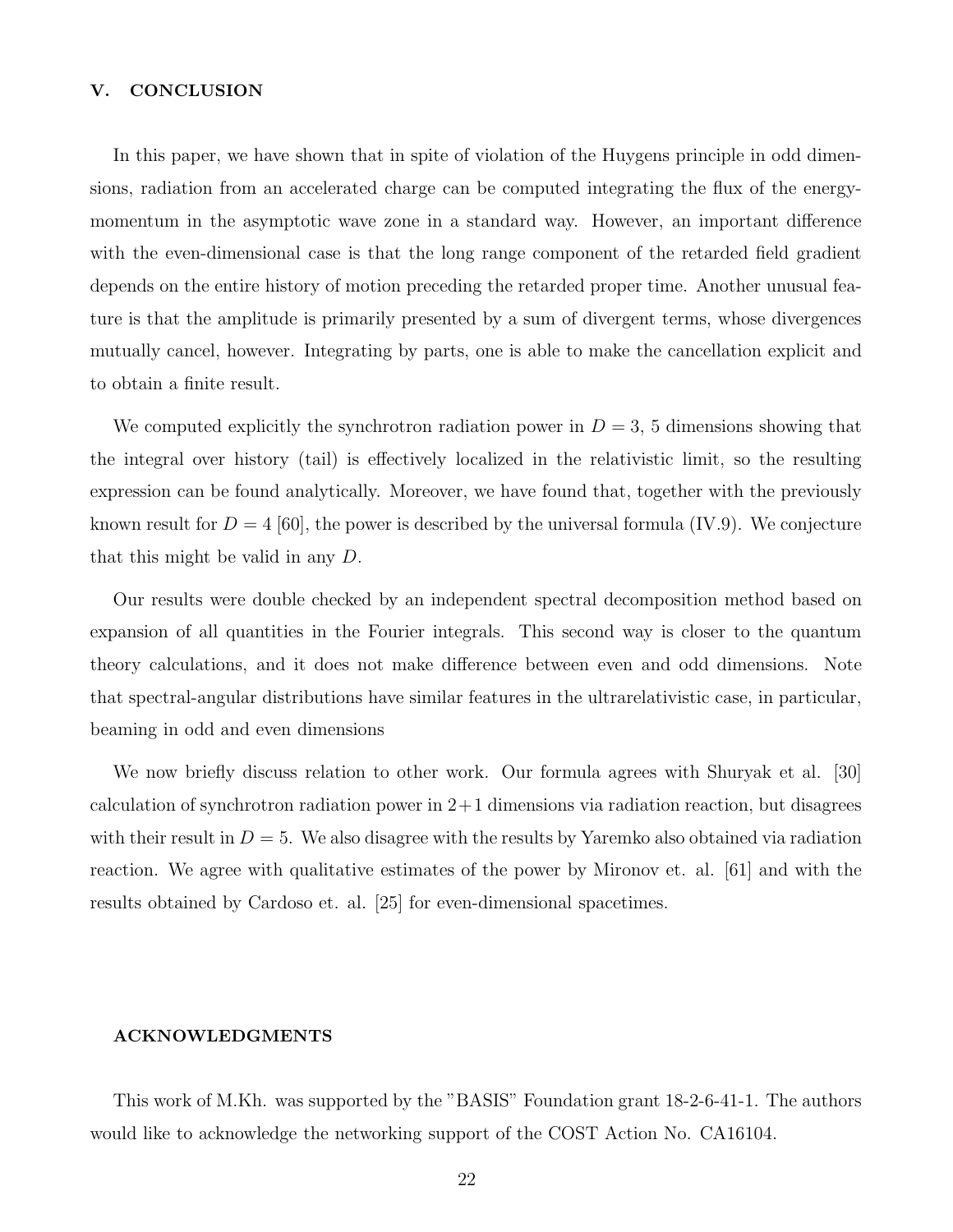### APPENDIX

The computation below belongs to Igor Bogush [62]. Consider the integral

$$
J = \frac{1}{4\pi^2} \int_{\mathbb{R}^3} d\hat{a} d\hat{\theta} d\hat{\zeta} (\hat{A} + 1) I^2,
$$
  

$$
I = \int_0^{+\infty} dx \sqrt{x} \frac{f'}{f^{9/2}} \left( \frac{315}{2} \frac{f'^2}{f} - 70 \right),
$$
  

$$
f(x) = x^2/3 - ax + \hat{A} + 1,
$$

where  $\hat{A} = \hat{a}^2 + \hat{\theta}^2 + \hat{\zeta}^2$ . Introducing cylindrical coordinates in the space of  $(\hat{a}, \hat{\theta}, \hat{\zeta})$  by use of  $b^2 = \hat{\theta}^2 + \hat{\zeta}^2$  we obtain:

$$
J = \frac{1}{2\pi} \int_{-\infty}^{+\infty} d\hat{a} \int_{0}^{+\infty} db \, b \left(\hat{a}^2 + b^2 + 1\right) I^2,
$$
  

$$
f(x) = \frac{3}{4} (2x/3 - \hat{a})^2 + \frac{1}{4} \hat{a}^2 + b^2 + 1.
$$

Passing to the integration variable  $y = 2x/3 - \hat{a}$  and denoting  $c^2 = \hat{a}^2 + 4(b^2 + 1)$  we find

$$
f(x) = \frac{1}{4}(3y^2 + c^2), \quad f'(x) = y,
$$
  

$$
I = 70 \cdot 2^9 \left(\frac{3}{2}\right)^{3/2} \int_{-\hat{a}}^{+\infty} dy \frac{y\sqrt{y + \hat{a}}}{(3y^2 + c^2)^{9/2}} \left(\frac{9y^2}{3y^2 + c^2} - 1\right).
$$

This integral can be evaluated in terms of the complete elliptic integrals  $E(d)$  and  $K(d)$ 

$$
I = \frac{1}{4 \cdot 3^{1/4}C} \left( A \left( 2E(d) + K(d) \right) + BK(d) \right),
$$
  
\n
$$
A = -288\hat{a}(b^2 + 1)(\hat{a}^2 + 3b^2 + 3),
$$
  
\n
$$
B = \sqrt{3}\sqrt{\hat{a}^2 + b^2 + 1} \left( 28\hat{a}^4 + 44\hat{a}^2(b^2 + 1) - 80(b^2 + 1)^2 \right),
$$
  
\n
$$
C = \left( \hat{a}^2 + 4(b^2 + 1) \right)^2 (\hat{a}^2 + b^2 + 1)^{15/4},
$$
  
\n
$$
d = \frac{1}{2} \left( \frac{\sqrt{3}\hat{a}}{2\sqrt{\hat{a}^2 + b^2 + 1}} + 1 \right).
$$

As a result, we obtain the amplitude of radiation intensity in the form of double integral

$$
J = \frac{1}{32\sqrt{3}\pi} \int_{-\infty}^{+\infty} d\hat{a} \int_{0}^{+\infty} db \frac{b (A(2E(d) + K(d)) + BK(d))^2}{(\hat{a}^2 + 4(b^2 + 1))^4 (\hat{a}^2 + b^2 + 1)^{13/2}},
$$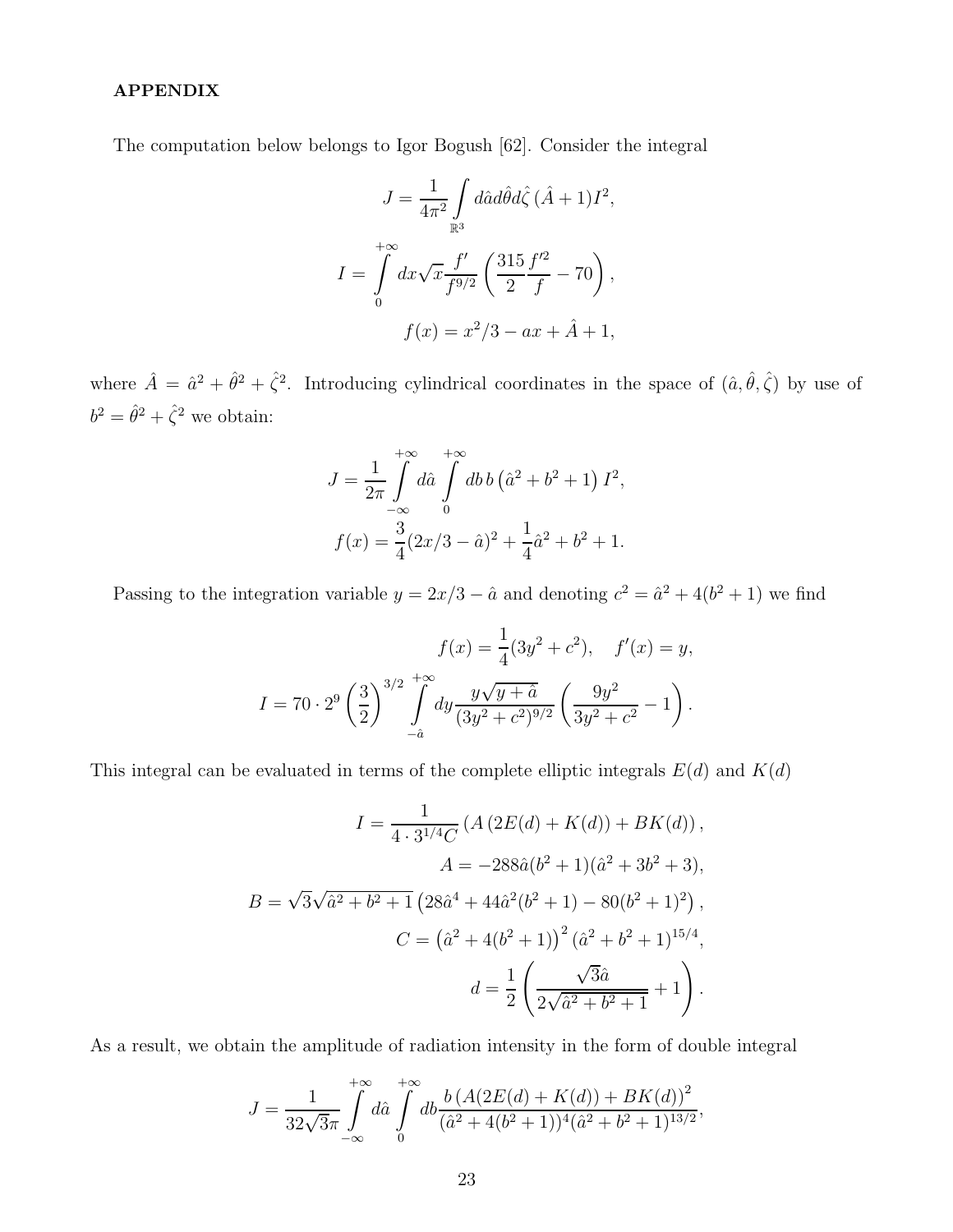which can be easily evaluated numerically, giving  $J = 1/\sqrt{27}$  up to 5 digits.

- [1] V. A. Rubakov, "Large and infinite extra dimensions: An introduction," Phys. Usp. 44, 871 (2001) [Usp. Fiz. Nauk 171, 913 (2001)] [arXiv:hep-ph/0104152].
- [2] I. Ya Arefeva, "Holographic approach to quarkgluon plasma in heavy ion collisions", Phys. Usp. 57 527555 (2014).
- [3] V. Cardoso, R. Emparan, D. Mateos, P. Pani and J. V. Rocha, "Holographic collisions in confining theories," JHEP 1401, 138 (2014) [arXiv:1310.7590 [hep-th]].
- [4] P. Ehrenfest, "How do the fundamental laws of physics make manifest that space has 3 dimensions? Ann. Phys. (Leipzig) 61, 440 (1920).
- [5] R. Courant and D. Hilbert, "Methods of Mathematical Physics: Partial Differential Equations," Wiley Classics Library (Wiley, 2008).
- [6] J. Hadamard, "Lectures on Cauchy's Problem in Linear Partial Differential Equations," (Dover Publications, 2014).
- [7] D. Ivanenko and A. Sokolov, Sov. Phys. Doklady, 36, 37, (1940); "Classical field theory" (in Russian), Moscow, 1948; "Klassische Feldtheorie", Berlin, 1953.
- [8] A. O. Barvinsky and S. N. Solodukhin, "Echoing the extra dimension," Nucl. Phys. B 675 (2003) 159 [arXiv:0307011 [hep-th]].
- [9] C. Deffayet and K. Menou, "Probing Gravity with Spacetime Sirens," Astrophys. J. 668, L143 (2007) [arXiv:0709.0003 [astro-ph]].
- [10] D. Andriot and G. L. Gmez, "Signatures of extra dimensions in gravitational waves," JCAP 1706, 048 (2017) Erratum: [JCAP 1905, E01 (2019)] [arXiv:1704.07392 [hep-th]].
- [11] K. Chakravarti, S. Chakraborty, K. S. Phukon, S. Bose and S. SenGupta, "Constraining extra-spatial dimensions with observations of GW170817," [arXiv:1903.10159 [gr-qc]].
- [12] H. Yu, Z. C. Lin and Y. X. Liu, "Gravitational waves and extra dimensions: a short review," Commun. Theor. Phys. 71 (2019) no.8, 991 [arXiv:1905.10614 [gr-qc]].
- [13] O. K. Kwon, S. Lee and D. D. Tolla, "Gravitational Waves as a Probe of the Extra Dimension," Phys. Rev. D 100 (2019) 084050 [arXiv:1906.11652 [hep-th]].
- [14] V. Cardoso, L. Gualtieri and C. J. Moore, "Gravitational waves and higher dimensions: Love numbers and Kaluza-Klein excitations," Phys. Rev. D 100, no. 12, 124037 (2019) [arXiv:1910.09557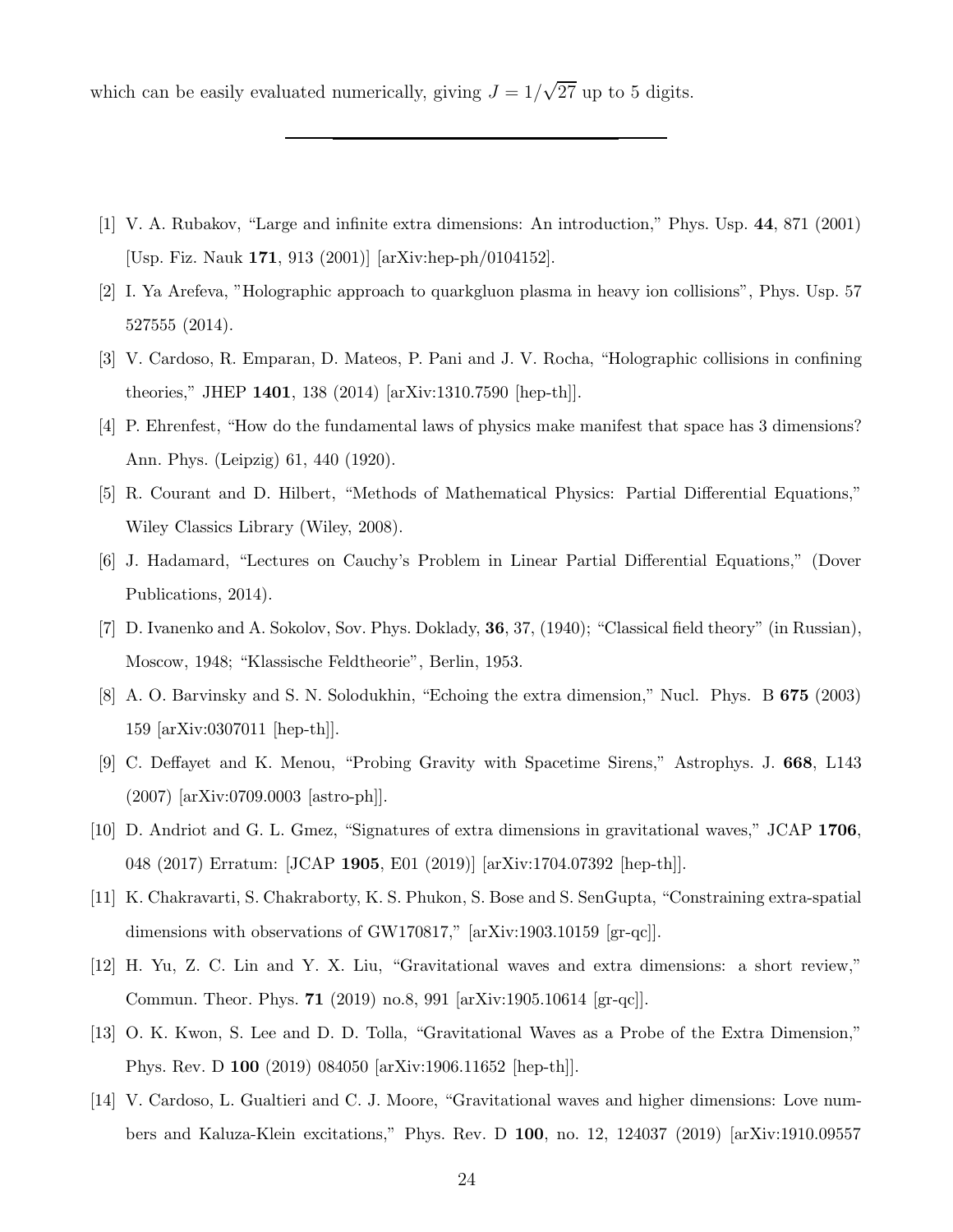$\left[\text{gr-qc}\right]$ .

- [15] S. Vagnozzi and L. Visinelli, "Hunting for extra dimensions in the shadow of M87\*," Phys. Rev. D 100, no. 2, 024020 (2019) [arXiv:1905.12421 [gr-qc]].
- [16] D. Gal'tsov, P. Spirin and T. N. Tomaras, "Gravitational bremsstrahlung in ultra-planckian collisions," JHEP 1301, 087 (2013) [arXiv:1210.6976 [hep-th]].
- [17] E. Berti, V. Cardoso and B. Kipapa, "Up to eleven: radiation from particles with arbitrary energy falling into higher-dimensional black holes," Phys. Rev. D  $83$ , 084018 (2011) [arXiv:1010.3874 [grqc]].
- [18] D. V. Galtsov, G. Kofinas, P. Spirin and T. N. Tomaras, "Classical ultrarelativistic bremsstrahlung in extra dimensions," JHEP 1005, 055 (2010) [arXiv:1003.2982 [hep-th]].
- [19] V. Frolov, M. Snajdr and D. Stojkovic, "Interaction of a brane with a moving bulk black hole," Phys. Rev. D 68 (2003) 044022 [arXiv:gr-qc/0304083].
- [20] D. Gal'tsov, E. Melkumova and P. Spirin, "Branestrahlung: radiation in the particle-brane collision," Phys. Rev. D 93, no. 4, 045018 (2016) [arXiv:1512.04607 [hep-th]].
- [21] D. Gal'tsov, E. Melkumova and P. Spirin, "Piercing of domain walls: new mechanism of gravitational radiation," JHEP 1801, 120 (2018) [arXiv:1711.01114 [hep-th]].
- [22] B. P. Kosyakov, "Exact solutions of classical electrodynamics and the Yang-Mills-Wong theory in even-dimensional space-time," Theor. Math. Phys. 119 (1999) no. 1, 493.
- [23] B. P. Kosyakov, "Radiation in electrodynamics and in Yang-Mills theory," Phys. Usp. 35 (1992) no. 2, 135.
- [24] V. Cardoso, O. J. C. Dias and J. P. S. Lemos, "Gravitational radiation in D-dimensional spacetimes," Phys. Rev. D 67 (2003) 064026 [arXiv:0212168 [hep-th]].
- [25] V. Cardoso, M. Cavaglia and J. Q. Guo, "Gravitational Larmor formula in higher dimensions," Phys. Rev. D 75 (2007) 084020 [arXiv:0702138 [hep-th]].
- [26] M. Gurses and O. Sarioglu, "Lienard-Wiechert potentials in even dimensions," J. Math. Phys. 44, 4672 (2003) [arXiv:hep-th/0303078].
- [27] Y. Yaremko, "Radiation reaction in 2+1 electrodynamics," J. Math. Phys. 48 (2007) no. 9, 092901 [arXiv:0907.3060 [physics.class-ph]].
- [28] Y. Yaremko, "Renormalization and radiation reaction in 2+1 electrodynamics," [arXiv:1207.5153 [math-ph]].
- [29] Y. Yaremko, "Self-force in 2+1 electrodynamics," J. Phys. A 40 (2007) 13161 [arXiv:0907.3029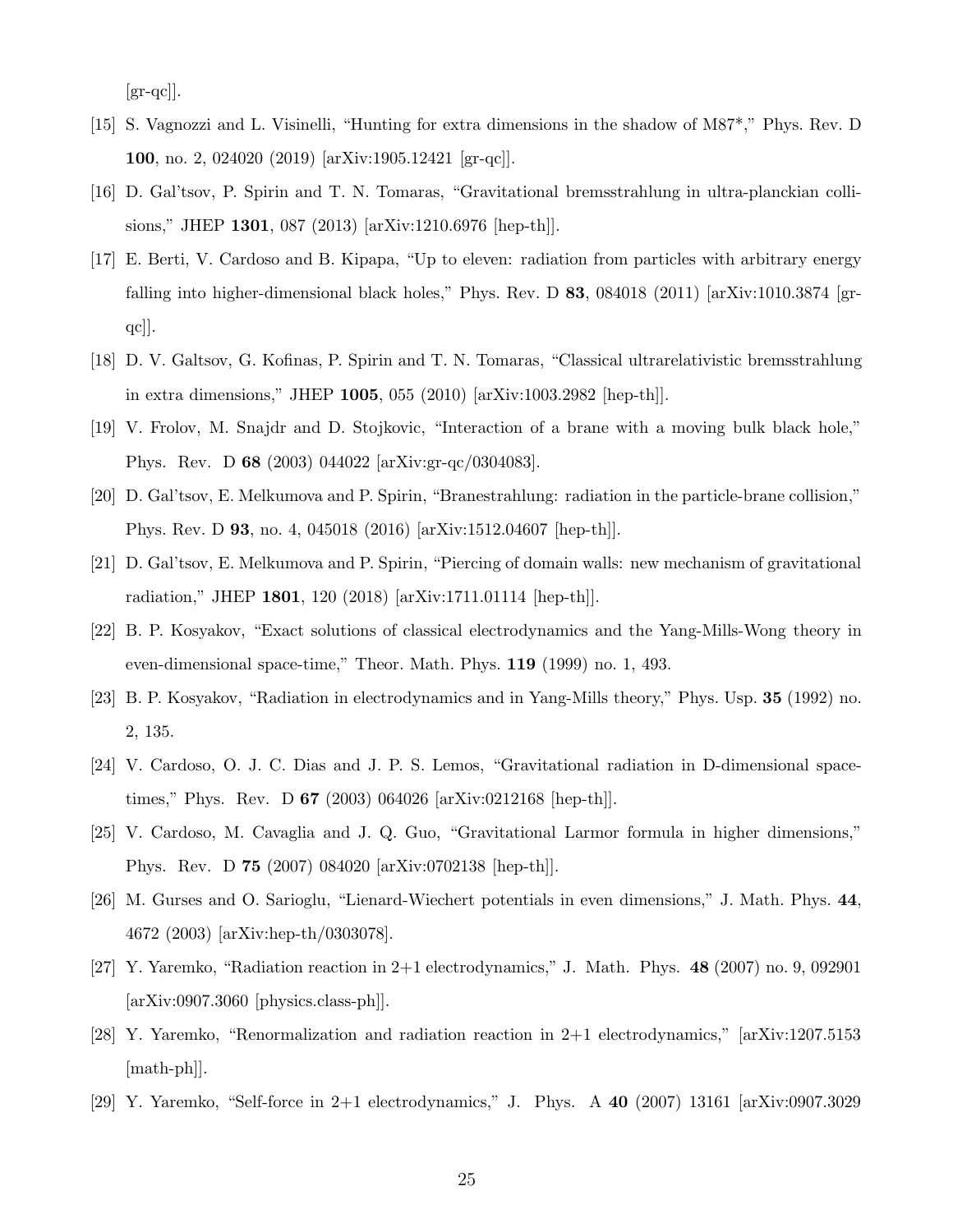[physics.class-ph]].

- [30] E. Shuryak, H.-U. Yee and I. Zahed, "Self-force and synchrotron radiation in odd space-time dimensions," Phys. Rev. D 85 (2012) 104007 [arXiv:1111.3894 [hep-th]].
- [31] P. O. Kazinski, S. L. Lyakhovich and A. A. Sharapov, "Radiation reaction and renormalization in classical electrodynamics of point particle in any dimension," Phys. Rev. D 66 (2002) 025017 [arXiv:0201046 [hep-th]].
- [32] D. V. Galtsov, "Radiation reaction in various dimensions," Phys. Rev. D 66 (2002) 025016 [arXiv:0112110 [hep-th]].
- [33] D.-C. Dai and D. Stojkovic, "Origin of the tail in Green's functions in odd-dimensional space-times," Eur. Phys. J. Plus 128 (2013) 122 [arXiv: [hep-th]].
- [34] B. P. Kosyakov, "Self-interaction in classical gauge theories and gravitation," Phys. Rept. 812 (2019) 1 [arXiv:1812.03290 [hep-th]].
- [35] B. P. Kosyakov, "Introduction to the Classical Theory of Particles and Fields" (Springer, Berlin, Heidelberg, 2007).
- [36] P. A. M. Dirac, "Classical theory of radiating electrons," Proc. R. Soc. Lond. A 167 (1938) no. 929, 148.
- [37] P. O. Kazinski and A. A. Sharapov, "Radiation back-reaction and renormalization in classical field theory with singular sources," Theor. Math. Phys. 143 (2005) 798.
- [38] G. E. Shilov, "Generalized functions and partial differential equations," (Gordon and Breach, New York, 1968).
- [39] B. S. DeWitt and R. W. Brehme, "Radiation damping in a gravitational field," Annals Phys. 9 (1960) 220.
- [40] L. Barack and A. Pound, "Self-force and radiation reaction in general relativity," Rept. Prog. Phys. 82 (2019) 016904 [arXiv:1805.10385 [gr-qc]].
- [41] D. V. Gal'tsov and P. A. Spirin, "Radiation reaction in curved even-dimensional spacetime," Grav. Cosmol. 13 (2007) 241 [arXiv:1012.3085 [gr-qc]].
- [42] P. A. Spirin, "Massless field emission in the space-time of extra dimensions," Grav. Cosmol. 15 (2009) no. 1, 82.
- [43] L. D. Landau and E. M. Lifshitz, "The Classical Theory of Fields" (Elsevier, 2013).
- [44] F. Rohrlich, "The definition of electromagnetic radiation," Il Nuovo Cimento (1955-1965) 21 (1961) no. 5, 811.